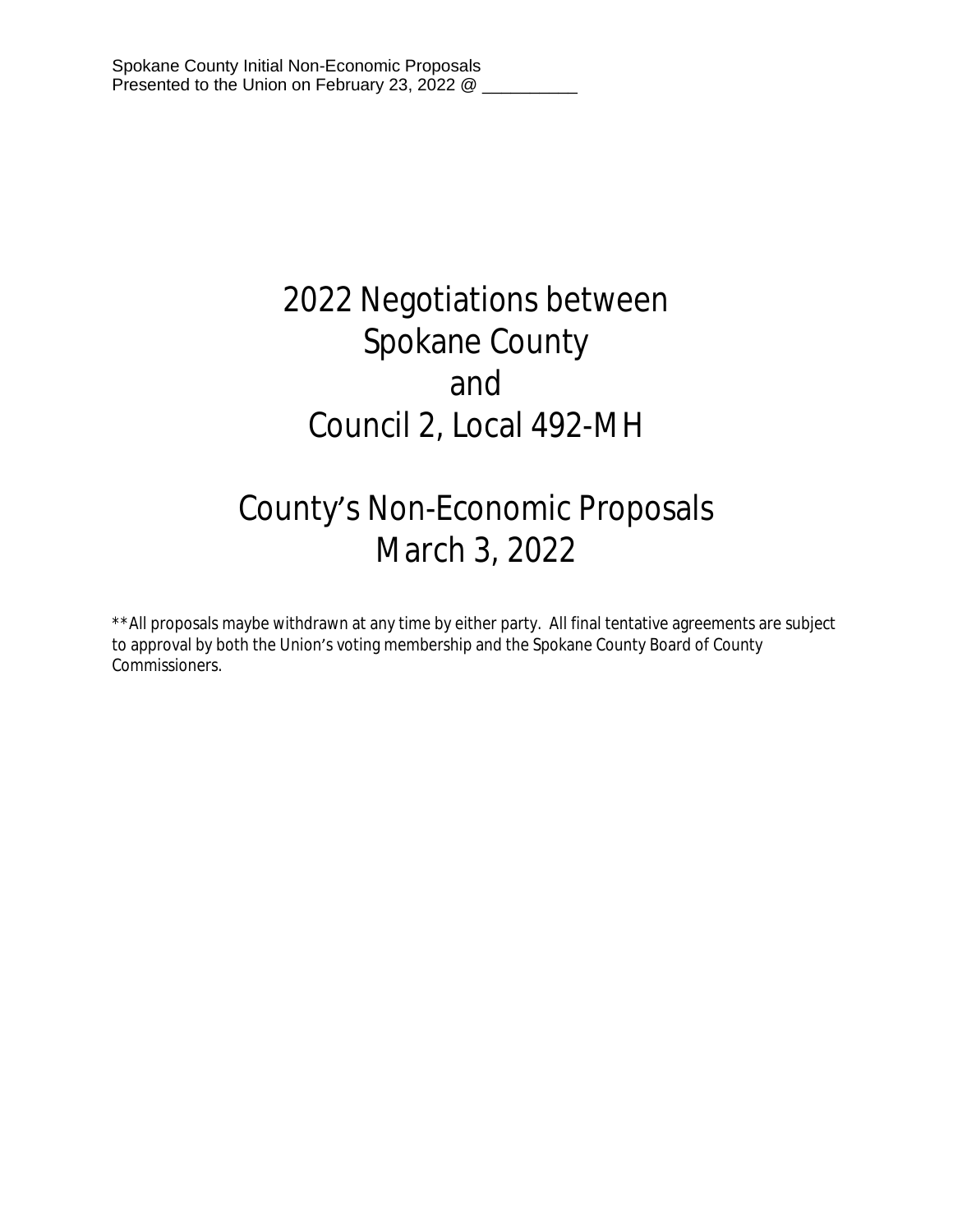# **PREAMBLE**

This Agreement, made and entered into this 1<sup>st</sup> day of January, 2021 by and between the Board of County Commissioners of Spokane County, hereinafter referred to as the "County" and Local 492-N and the Washington State Council of County and City Employees, Council #2, AFSCME, AFL-CIO, hereinafter referred to as the "Union."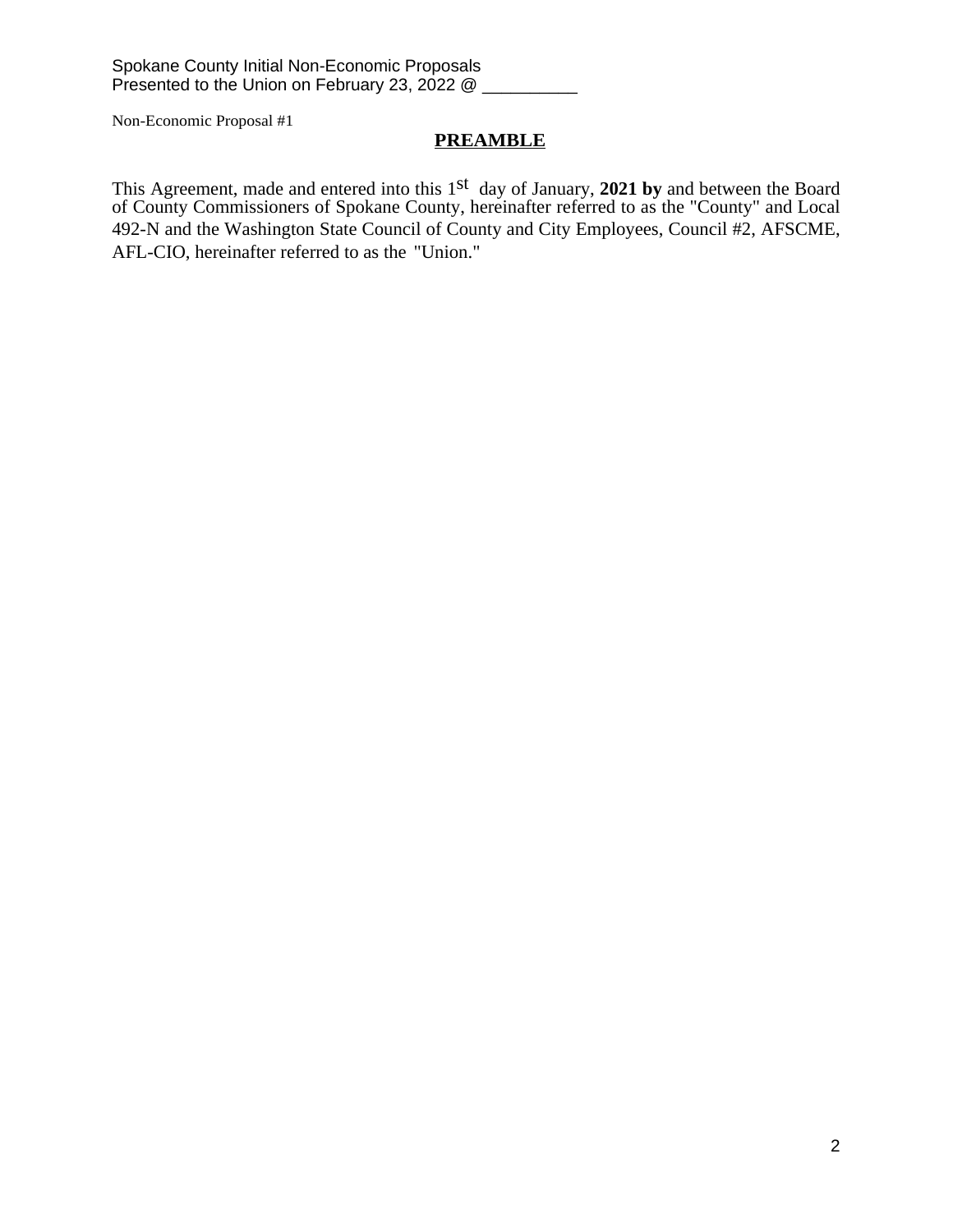# **ARTICLE 4 · UNION RECOGNITION**

The Employer recognizes Local 492-N**MH** of the Washington State Council of County and City Employees of the American Federation of State, County and Municipal Employees, Council 2, AFL-CIO, as the exclusive bargaining representative for all full time and regular part-time employees listed in the classifications in positions in the Detention Services, acting in their official capacity for the purposes of collective bargaining with respect to wages, hours and other conditions of employment.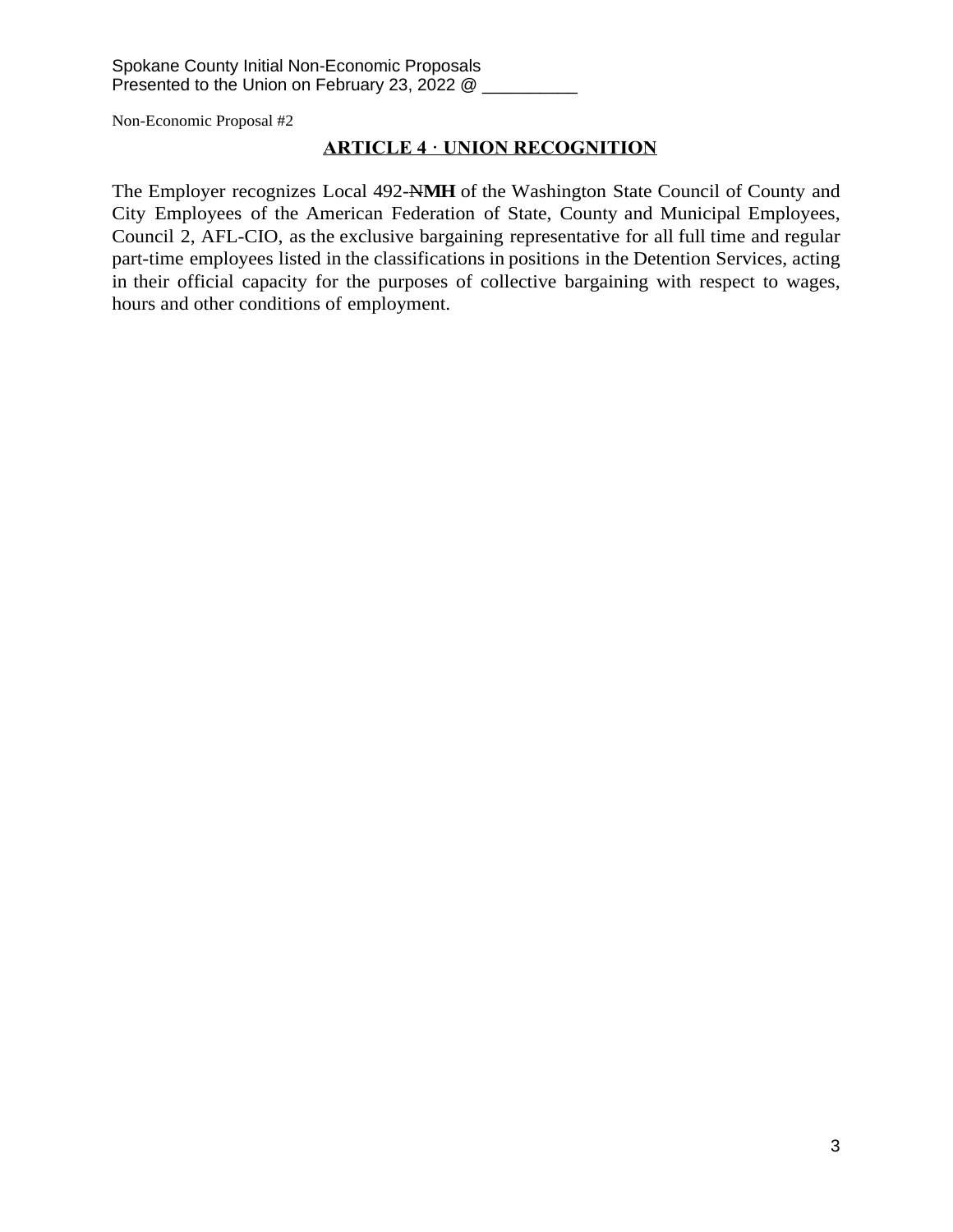## **ARTICLE 5 - UNION SECURITY**

- **5.1** All present employees in a department covered by this Agreement who are members of the Union in good standing, as of the signing of this Agreement shall maintain their membership in the Union as a condition of employment.
- **5.2** All employees in a department covered by this Agreement who are not members of the Union shall be required to join and maintain membership within thirty (30) days of the signing of this Agreement as a condition of employment.
- **5.3** All new employees in a department covered by this Agreement hired after the execution date of this Agreement shall, as a condition of employment, become and remain members of the Union within thirty (30) days after being employed.
- **5.4** Each employee shall be protected by RCW 41.56.122(1).
- **5.5** The Employer shall deduct any Union membership initiation fees, and, once each month, dues from the pay of those employees who individually authorize in writing that such deductions be made. The amounts to be deducted shall be certified to the County Auditor by the Treasurer of the Union, and the aggregate deductions of all employees shall be remitted, together with an itemized statement to the Washington State Council of County and City Employees, and a copy sent to the Local Treasurer, after such deductions have been made.

#### **5.6 Employee Termination**

Upon failure of any employee to comply with the provisions of this article, the Union may then notify the Employer of such failure in writing. The Employer shall then notify that employee that they must join the Union as a condition of employment. They shall further inform the employee that failure to comply shall result in termination. Effective date of separation shall be seven (7) working days following the date of receipt of the notice unless the union notifies the employer that payment has been received.

- **5.6.2** The Union agrees to hold the Employer harmless for any and all actions that may be brought against the employer for enforcing the provisions of this Article.
- **5.1 Union Security**

**The Employer recognizes the Washington State Council of County and City Employees, AFSCME, Council 2 and its affiliated locals (hereinafter the Union) as the sole and exclusive bargaining representative in all matters concerning wages, hours, and other conditions of employment for all employees described in the recognition clause.**

**The Employer shall remain neutral when communicating with employees about Union membership and direct the employee to discuss Union membership with**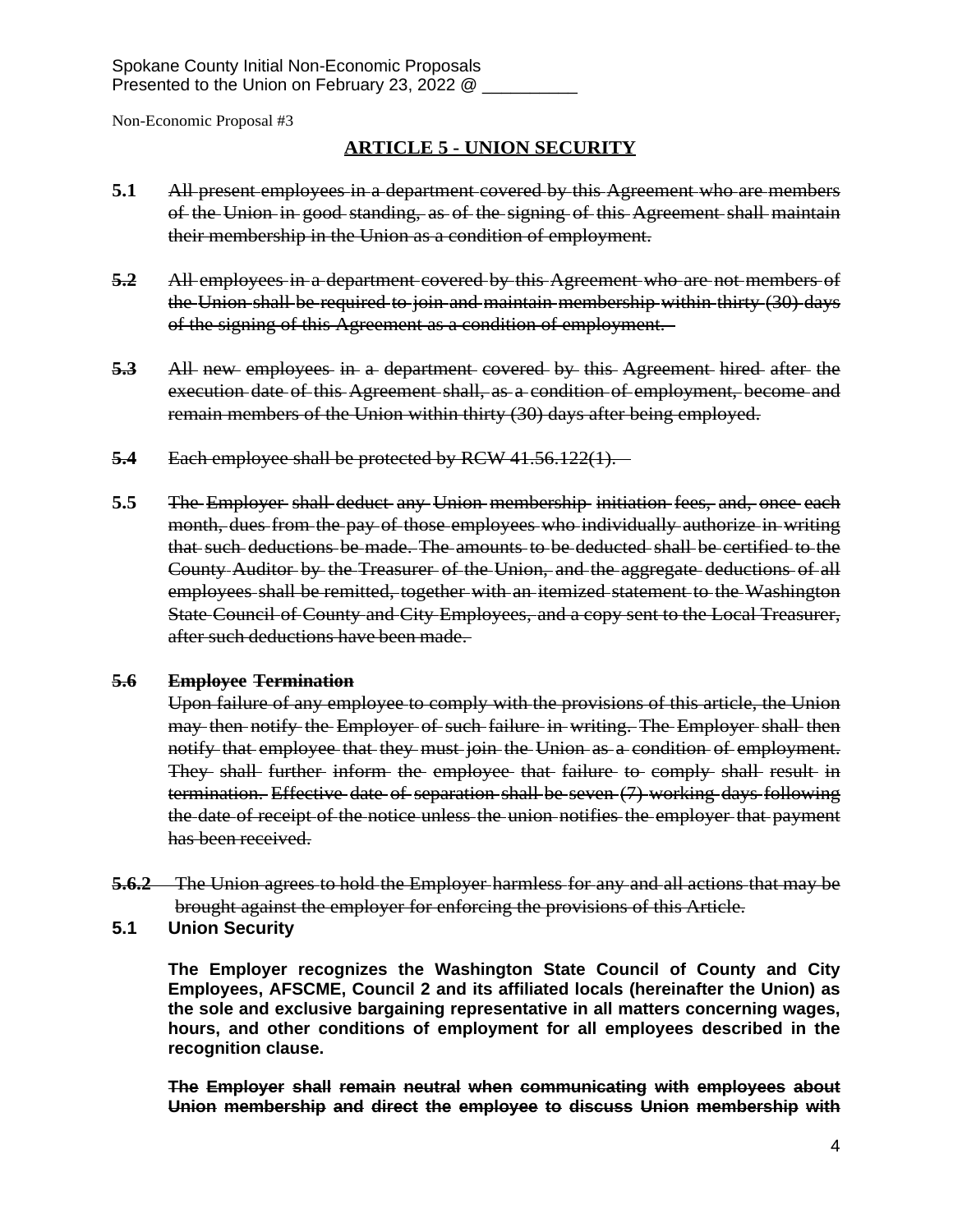#### **either the Local President or a Union Staff Representative.**

**For current Union members and those who choose to join the Union, the Employer shall deduct once each month all Union dues and fees uniformly levied and shall continue to do so for such time and on conditions set forth in the authorization for payroll deduction regardless of the employee's continued membership in the Union. The Employer shall transfer amounts deducted to Council 2. Authorizations for Payroll Deduction and Representation are valid whether executed in writing or electronically.** 

**Upon receipt of the employee's written authorization, the Employer will deduct from the employee's salary an amount equal to the dues required to be a member of the Union. The Employer will provide payments for the deductions to the Union at the Union's official headquarters each pay period.** 

**Forty-five (45) calendar days prior to any change in dues, the Union will provide the Human Resources Department and Payroll Department, the percentage and maximum dues to be deducted from the employee's salary.** 

**The Employer shall provide an electronic copy of the Authorization for Payroll Deduction and Representation card via email to** [C2everett@council2.com](mailto:C2everett@council2.com) **within ten (10) calendar days of the employee executing the document. The Union shall provide the Employer proof (written, electronic, or recorded voice authorization) a copy of the Authorization for Payroll Deduction and Representation card via email to** [AuditorPayroll@spokanecounty.org](mailto:AuditorPayroll@spokanecounty.org) **within ten (10) calendar days of the employee executing the document. The Employer shall provide to the Union monthly a complete list of all bargaining unit members that includes: Employee name, work address, home address, work phone, work email, birth date, hire date in current bargaining unit, job classification, department, hours worked and monthly base wage.**

**Union payroll authorization cards are valid whether paper or electronic and the Employer & the Union shall maintain their copies of the Union's Authorization for Payroll Deduction and Representation cards in a secure locations that is are available to the Union for review by either party upon request.** 

**An employee may revoke his or her authorization for payroll deduction of payments to the Union by written notice to the Employer and the Union in accordance with the terms and conditions of their signed authorization card. If the Employer determines that it appears that the employee has revoked his or her authorization for payroll deduction in accordance with the terms and conditions of their signed authorization card, every effort will be made to end the deduction effective on the first payroll period following their revocation, and not later than the second payroll period. The Union has the right to challenge any employer action to revoke a dues deduction authorization by filing a grievance under the collective bargaining agreement grievance procedure.**

## **5.2 P.E.O.P.L.E Checkoff:**

**The Employer agrees to deduct from the wages of any Union member a**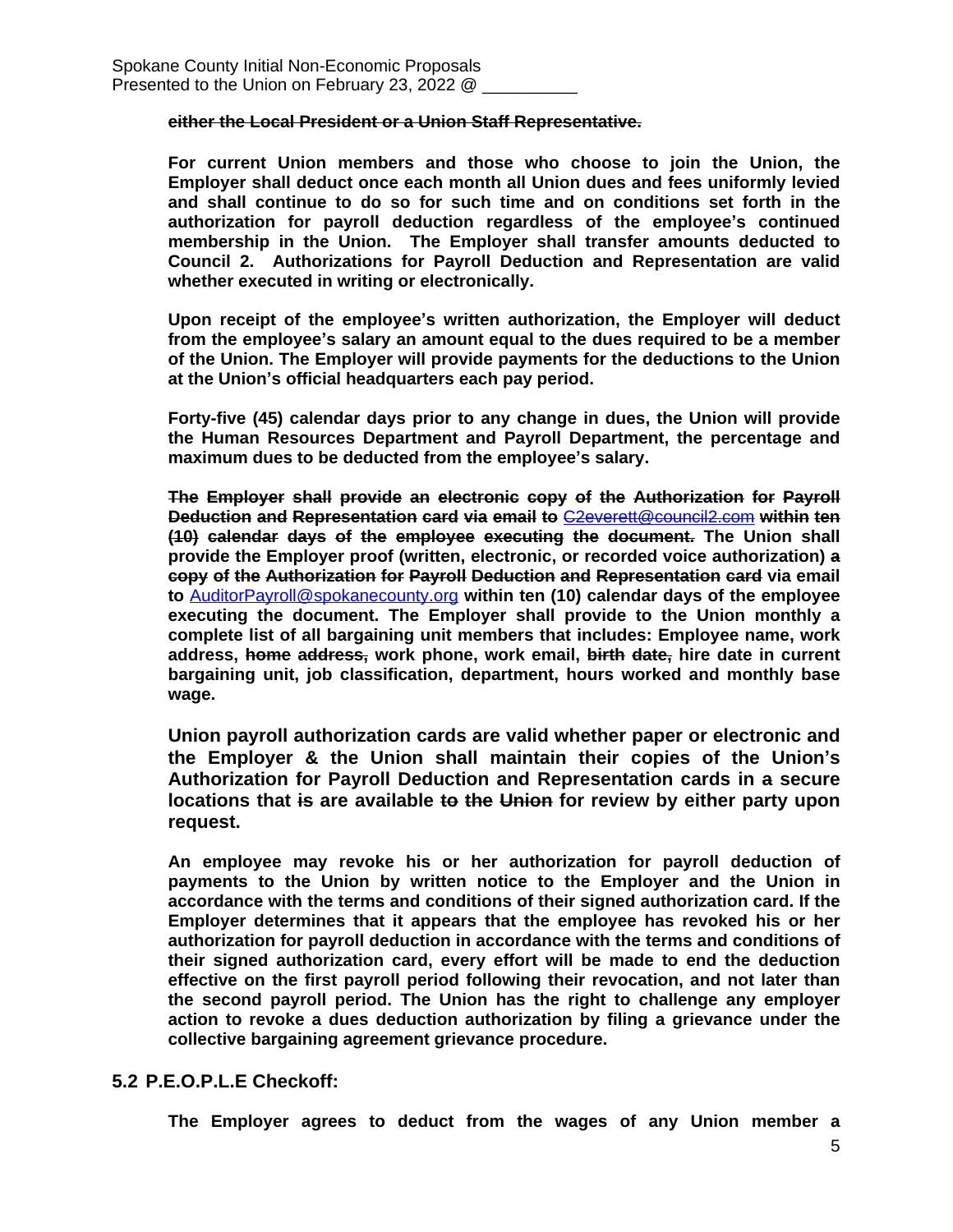**P.E.O.P.L.E. (Public Employees Organized To Promote Legislative Equality) deduction as provided for in a written or electronically executed AFSCME (American Federation of State, County and Municipal Employees) authorization. An executed authorization may be revoked by the employee at any time by giving written notice to both the Employer and the Union (AFSCME). The Employer agrees to remit any deductions made pursuant to this provision promptly to the Union (AFSCME) together with an itemized statement showing the name of each employee from whose pay such deductions have been made and the amount deducted during the period covered by the remittance. The Employer will transfer amounts deducted to the AFSCME P.E.O.P.L.E. program.**

**5.3 New Hires Orientation:**

**The Employer agrees to notify the Union Staff Representative in writing of any new positions and new employees. At least two (2) working days prior to the orientation of the new employee, Once per month, the Employer shall provide an electronic format list with the names of the employees, job title, local affiliation and Department. A Union official shall, at no loss of pay, be granted up to thirty minutes, unpaid, to meet with the new employee(s), if they so choose, at a time that is mutually agreeable between the Union and the Department. at the conclusion of the orientation presentation, to provide each new employee a basic overview of the employees' rights and responsibilities regarding Union membership, dues authorization and Union insurance.**

**5.4 Union Indemnity:**

**The Union will indemnify, defend and hold the Employer harmless against any claims made and against any suit instituted against the Employer which may arise by reason of any action taken by the Employer to comply with the provisions of this Article, including reimbursement for any legal fees or expenses incurred in connection with such action. The Employer will promptly notify the Union in writing of any claim, demand, suit or other form of liability asserted against it relating to its implementation of this article.**

#### **5.7 Definitions**

- **5.7.1** Regular Employee: An employee who has successfully completed their probationary period. The term of the probationary period is twelve (12) months. **This period may be extended to account for any unpaid leave of absence that the employee may take.** The term of the probationary period is 2080 actual hours worked. During the probationary period, Employee is at will and Employer can terminate the employment relationship for any or no reason which is not grievable pursuant to Article 18.
- **5.7.2** Full Time Employee: A regular employee who regularly works a minimum of a **37.5 hours per week** 162.5/173 hours per month on a continuing basis.
- **5.7.3** Part Time **Percentage** Employee: A regular employee who works less than **37.5 hours per week** a 162.5/173 and more than 81.25/86.5 hours per month on a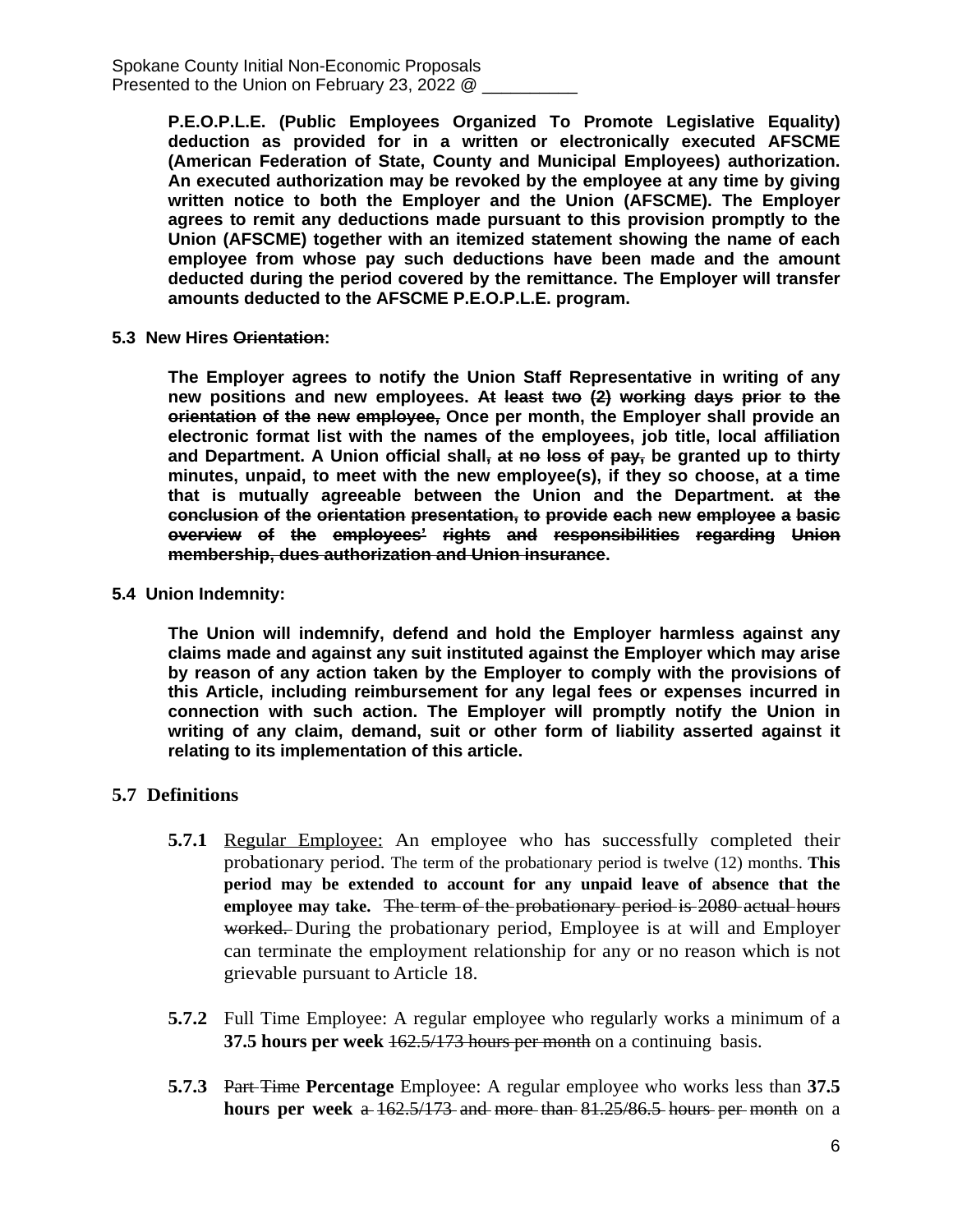continuing basis and receives benefits on a true pro- rated basis.

Non-Economic Proposal #4

# **ARTICLE 7 - UNION ACTIVITIES/FUNCTIONS/BUSINESS**

## **7.1 Notice and Authorization of Union Representatives:**

The Union agrees to provide <sub>al)</sub> updated list to Detention Services Management and Human Resources of who is authorized to represent the Union in any matters outlined in this article. An "authorized representative'.', is one who is appointed or elected by their Local Union. Prior supervisor approval shall be obtained whenever possible for absences from the workplace. Such approval shall not be unreasonably withheld. Absences from the workplace of 30 minutes or more for Union activities/functions shall be documented by use of a leave slip.

## **7.2 Types ofActivities:**

- **7.2.1** The Employer agrees that during working hours, on the Employer's premises and without loss of pay, authorized Union representatives shall be allowed to consult with the Employer, his/her representative(s), Local Union officers, other authorized Union representatives or members concerning contract questions and problem solving in an effort to resolve issues at the lowest possible level. The Union agrees to first receive the approval from their appropriate elected official, department head or designee and agrees to carry out these activities at times which are the least disruptive to the workplace.
- **7.2.2** The Employer agrees that representatives of the American Federation of State, County and Municipal Employees, whether Local Union representatives, State Council representatives, or International representatives shall upon notification to the elected official/department head or designee, have full and free access to the premises of the Employer at any time during working hours to conduct Union activities, without disrupting the regular functions of the department.
- **7.2.3** Examples of Union activities are as follows:
	- **7.2.3.1**Process grievances;
	- **7.2.3.2**Participate in PERC hearings as a direct participant, i.e. as a witness, shop steward and/or president of the Local involved. Notification will be given to the department of those requested to attend. Witnesses are those people who are testifying or about to testify at the PERC hearing;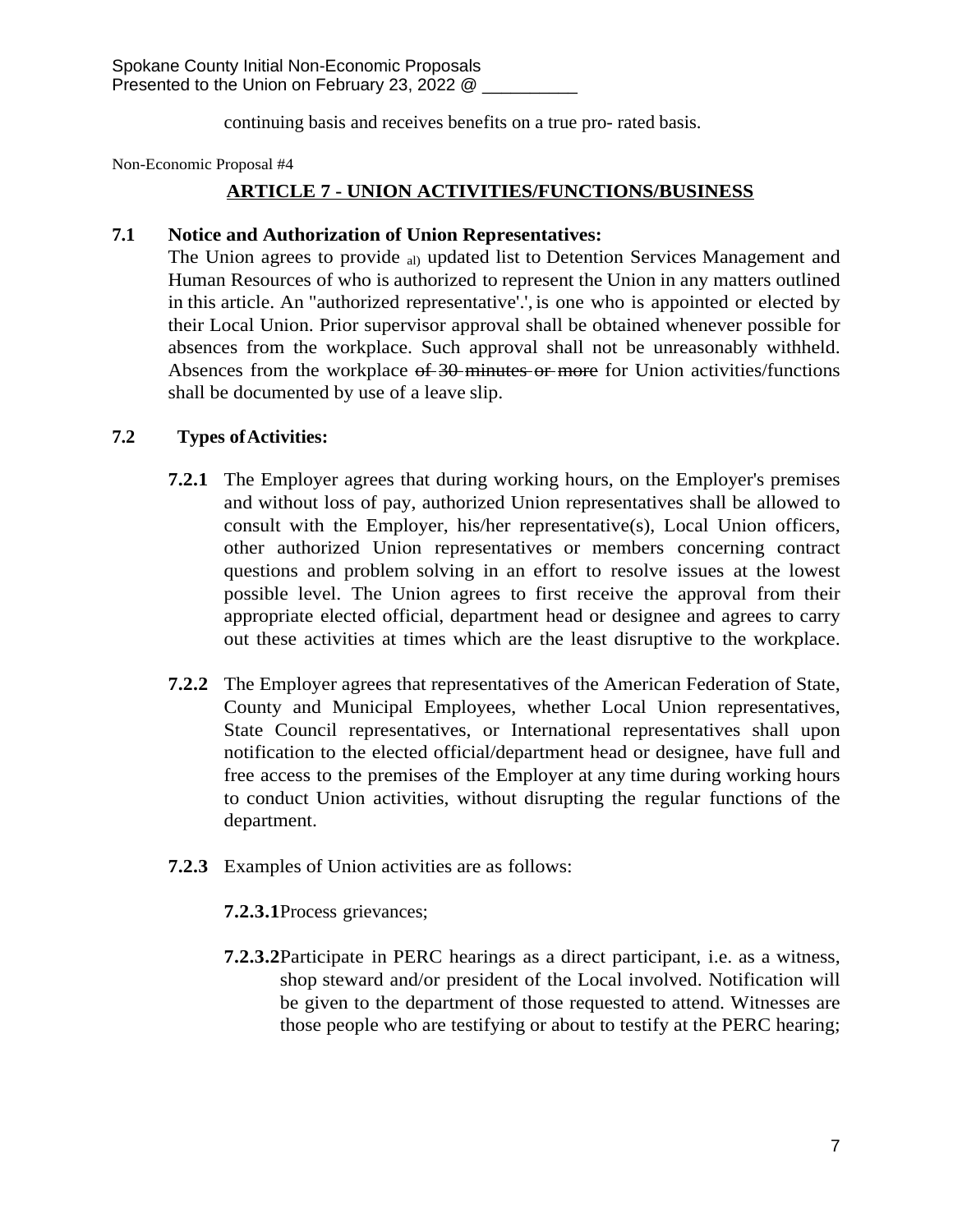- **7.2.3.3**Attend Labor/Management meetings in accordance with Article #6 Master and Supplemental;
- **7.2.3.4**Attend negotiation meetings;
- **7.2.3.5**Distribute Union literature;
- **7.2.3.6**Transmit communications, authorized by the Local Union or its officers, to the employee, Employer or his/her representative(s).
- **7.3 Union Functions:** The Employer agrees to grant authorized Union representatives time off with**out** pay, not to exceed an accumulative total of ten (10) working days per bargaining unit in any calendar year to attend or represent the Union at Union functions. Unused days will be available for each bargaining unit's use beyond the ten (10) days by mutual agreement between the bargaining unit and the employer. Fifty percent (50%) of the unused days at calendar year end will be carried over to the following year for the term of the contract.
	- **7.3.1** To insure adequate staffing, no more than **one (1) employee** ten percent (10%) of the employees in a work unit will participate in a Union function at one time. A "work unit" shall be defined as a, group of employees who answer to a common supervisor. If a work unit has less than ten (10) employees, only one individual will be allowed to attend. Individual employees can use a maximum of ten (10) days per calendar year to attend Union functions. Exceptions to the above limitations can be made by mutual agreement
	- **7.3.2** Example of functions are as follows:
		- **7.3.2.1** Union Conventions;
		- **7.3.2.2** Council 2 Executive Board Meetings/Training
		- **7.3.2.3** Other functions that management agrees are beneficial to the County
- **7.4 Union Business**: The Union agrees to conduct Local Union business at times other than normal county business hours. Examples of Local Union Business are as follows:
	- **7.4.1** General membership meetings
	- **7.4.2** E-Board meetings
	- **7.4.3** Elections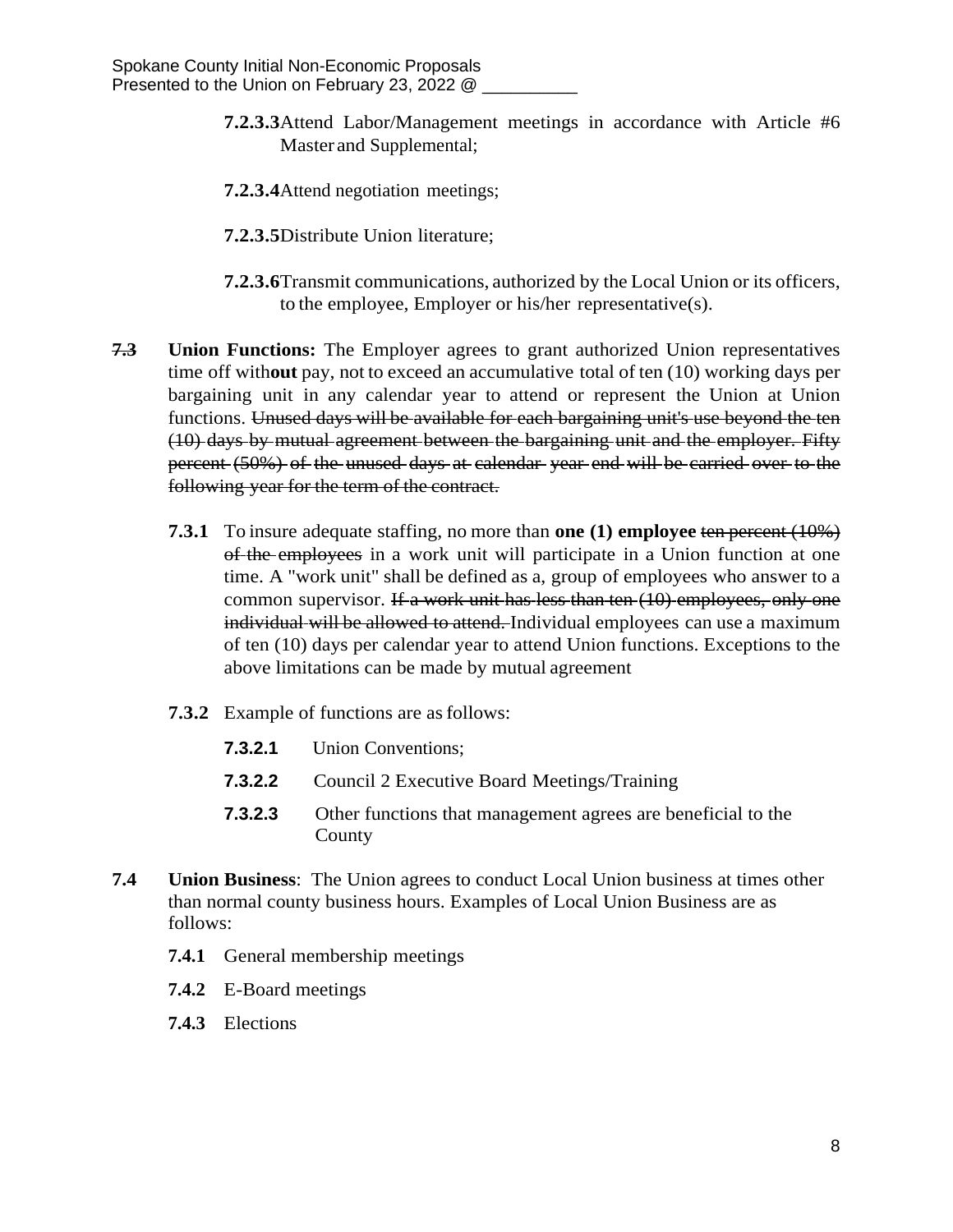#### **ARTICLE 9 - ANNUAL LEAVE**

#### **9.1 Eligibility and Allowance:**

- **9.1.1** Employees shall start to earn annual leave allowance as of the first of the month nearest their date of hire. Employees hired on or before the 15th of the month shall receive credit for the full month. Employees hired after the 15th of the month shall not receive credit for that month. Newly hired probationary employees shall not be eligible to take paid vacation until they have accrued six (6) days of vacation. Employees separating from service on or before the 15th of the month will not receive any credit for that month. Employees separating after the 15th of the month will receive credit for the full month.
- **9.1.2** Annual leave allowance shall be earned annually based on the following schedule:
	- **9.1.2.1** One (1) working day per month for all employees having less than five (5) years of service.
	- **9.1.2.2** One and one-fourth (1-1/4) days per month for all employees having at least five (5) years of service, but less than ten (10) years of service.
	- **9.1.2.3** One and one-half (1<sup>1</sup>/<sub>2</sub>) days per month for all employees having at least ten (10) years of service, but less than fifteen (15) years of service.
	- **9.1.2.4** One and three-quarter (1-3/4) days per month for all employees having fifteen (15) years of service, but less than twenty (20) years of service.
	- **9.1.2.5** Two (2)" days per month for all employees having twenty (20) years of service, but less than twenty-five (25) years of service.
	- **9.1.2.6** Two and one-quarter (2-1/4) days per month for all employees having twenty-five (25) years or more of service.

| 37.5-hour Employee<br><b>Accruals</b> |                      |                       |                    |
|---------------------------------------|----------------------|-----------------------|--------------------|
|                                       | <b>Hours Accrued</b> | <b>Annual Accrual</b> | <b>Max Accrual</b> |
| <b>Years of Service</b>               | <b>Per Month</b>     | Amount                | Amount             |
| 0-4 Years                             | 7.5                  | 90                    | 180                |
| 5-9 Years                             | 9.375                | 112.5                 | 225                |
| <b>10-14 Years</b>                    | 11.25                | 135                   | 270                |
| <b>15-19 Years</b>                    | 13.125               | 157.5                 | 300                |
| <b>20-24 Years</b>                    | 15.00                | 180                   | 300                |
| 25+ Years                             | 16.875               | 202.5                 | 300                |
|                                       |                      |                       |                    |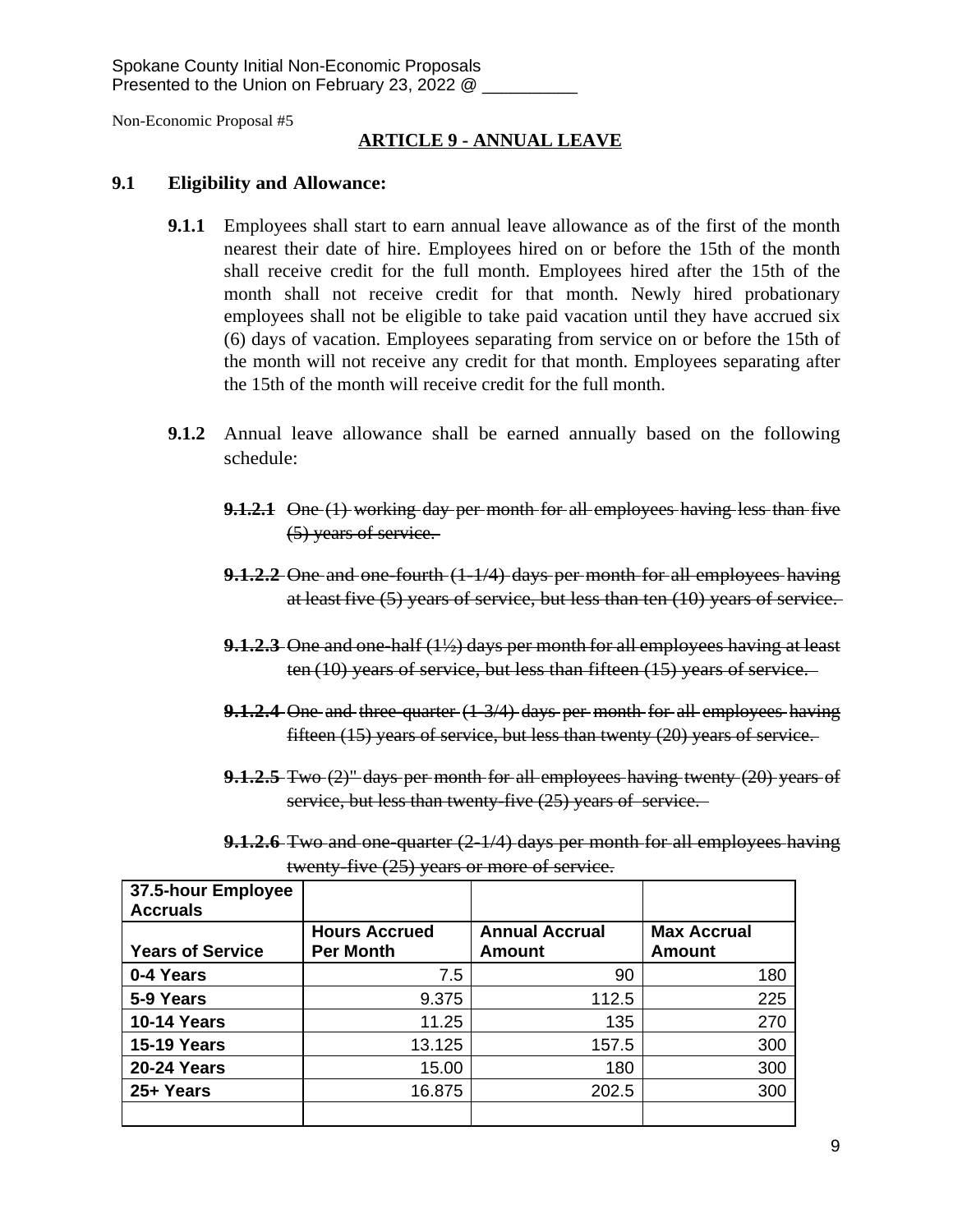| 40-hour Employee<br><b>Accruals</b> |                                          |                                        |                                     |
|-------------------------------------|------------------------------------------|----------------------------------------|-------------------------------------|
| <b>Years of Service</b>             | <b>Hours Accrued Per</b><br><b>Month</b> | <b>Annual Accrual</b><br><b>Amount</b> | <b>Max Accrual</b><br><b>Amount</b> |
| 0-4 Years                           | 8                                        | 96                                     | 192                                 |
| 5-9 Years                           | 10                                       | 120                                    | 240                                 |
| <b>10-14 Years</b>                  | 12                                       | 144                                    | 288                                 |
| <b>15-19 Years</b>                  | 14                                       | 168                                    | 320                                 |
| <b>20-24 Years</b>                  | 16                                       | 192                                    | 320                                 |
| 25+ Years                           | 18                                       | 216                                    | 320                                 |
|                                     |                                          |                                        |                                     |

- **9.2 Annual Leave Pay**: The rate of annual leave pay shall be the employee's regular rate of pay in effect were the employee on the job at thetime.
- **9.3** Choice of Annual Leave Period:
	- **9.3.1** Annual leave shall normally be granted at the time requested by the employee. If the nature of the work makes it necessary to limit the number of employees on vacation at the same time, the employee with the most seniority shall be given his/her choice of annual leave period. In the event of any conflict over annual leave periods, however, a senior employee shall not be allowed to take more than twenty (20) days' annual leave during such period.
	- **9.3.2** Annual leave may be accumulated to a total of twice the amount earned annually or to a maximum amount of **three hundred (300) hours for 37.5 hour employees or three hundred twenty (320) hours for 40 hour employees** forty (40) working days' credit, whichever is the lesser. Any annual leave accumulated beyond this limit will be forfeited, unless the employee is asked in writing by his/her Department Head to defer his/her vacation because of work schedules. In this case the annual leave shall not be forfeited. An employee may not be paid additional compensation for earned vacation time not taken, except at the time of severance from the County employment as hereinafterprovided.

## **9.4 Bidding Procedures:**

- **9.4.1** To the extent that vacation time has been accrued, each employee shall be allowed to take at least four (4) weeks of accrued vacation time per year, two (2) weeks of which may be taken consecutively. Vacation time can be taken any time depending on the service requirements of the Department. Primary and secondary bids shall be bid by seniority.
- **9.4.2** In addition to primary and secondary bids, vacation can be requested on a first come first serve, day by day basis by mutual agreement. Except in cases of emergency, requests will be made at least twenty-one (21) calendar days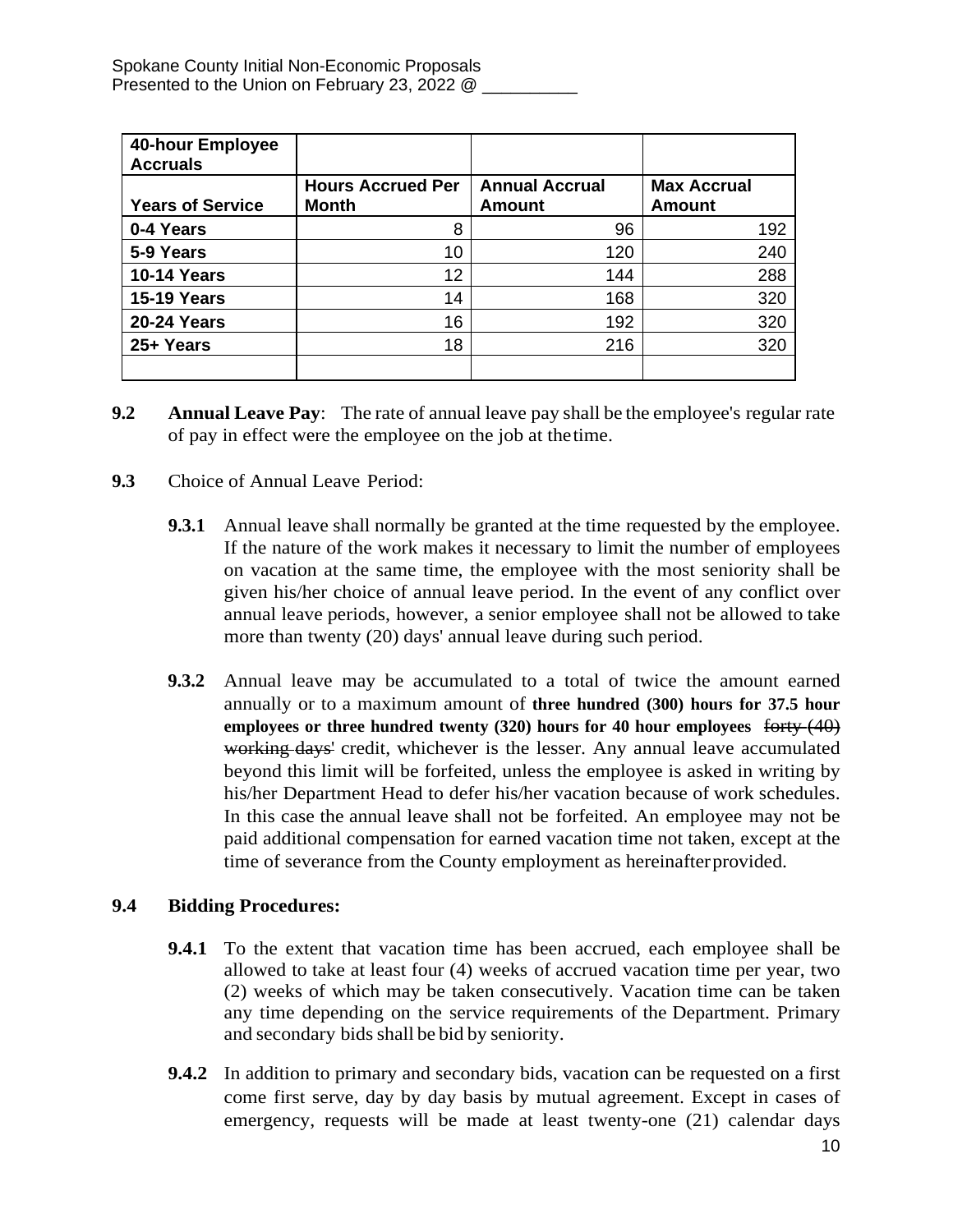before the date requested.

**9.5 Holiday During Vacation Period:** If a holiday occurs during the calendar week in which a vacation is taken by an employee, such holiday shall not be charged to the employee's annual leave.

# **9.6 WorkingDuringVacationPeriod:**

Any employee who is required to return from vacation and does work during his/her vacation period shall be paid for regular hours at a rate of time and onehalf (1-1/2) his/her regular rate. Any employee may return to work at the request of the Employers but shall have the option to refuse without any threat of discrimination. In addition, the employee's vacation (with pay) shall be rescheduled to any future period the employee may request. Non-refundable expenses made toward pre- approved vacation plans that are aborted or postponed due to work requirements will be reimbursed up to the actual verified loss. These non-refundable expenses may include, but are not limited to: Prepaid travel tickets, rentals, and reservations with cancellation penalties and must be verified with documentation.

# **9.7 Vacation Rights** in **Case of Layoff or Separation:**

Any employee who is laid off, discharged or separated from the service of the Employer for any reason, prior to taking his/her vacation, shall be compensated in cash for the unused vacation, he/she has accumulated at the time of separation which is computed based upon his/her base pay plus longevity if applicable. For retirement purposes, vacation payoff shall be limited to **three hundred (300) hours for 37.5 hour employees or three hundred twenty (320) hours for 40 hour employees** thirty (30) days.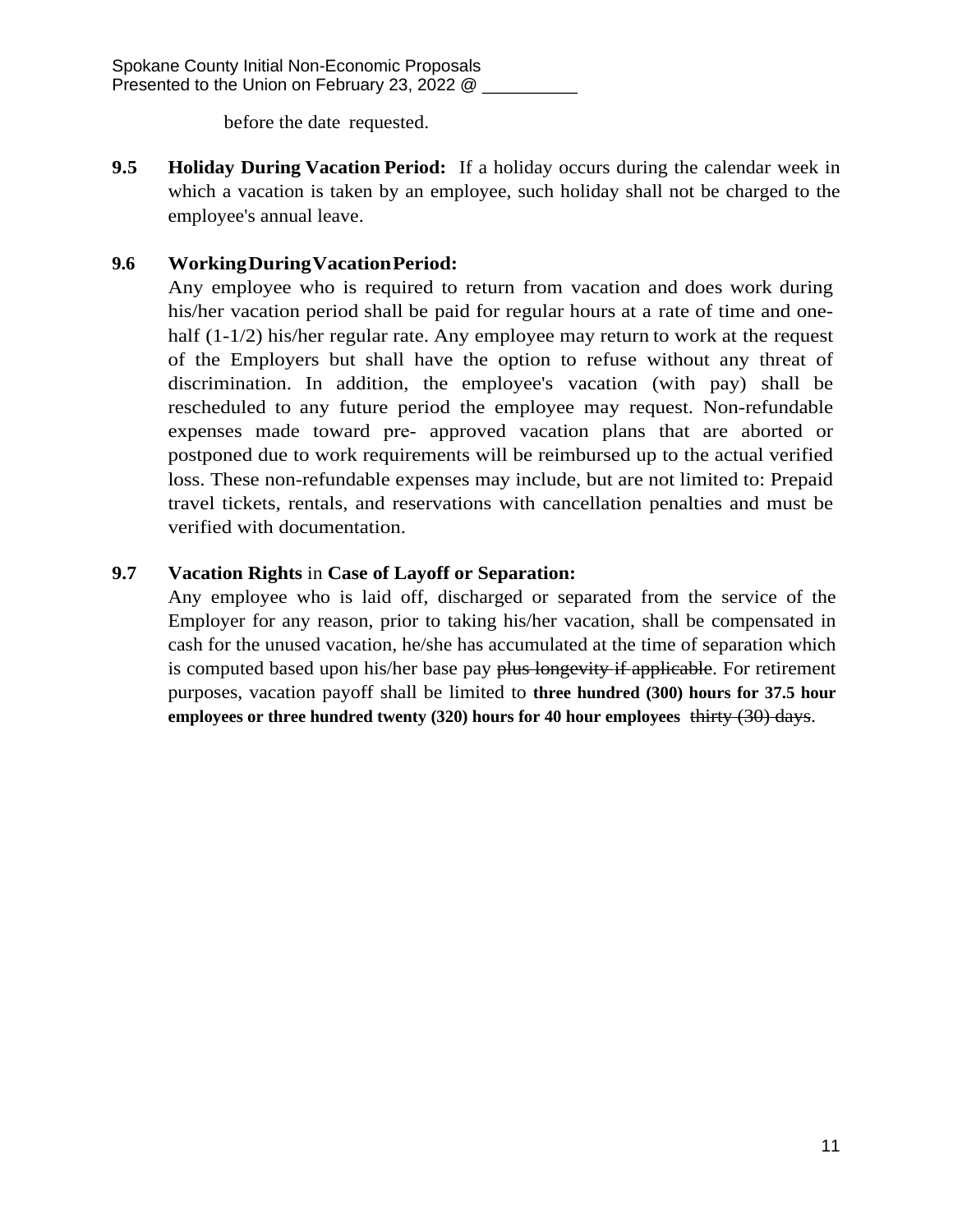## **ARTICLE 10** · **SICK LEAVE**

- **10.1 Eligibility and Accumulation:** An employee in paid status for any portion of the month shall earn sick leave at a rate of 7.5 **hours per month for employees who normally work 37.5 hours a week** or 8.0 hours per month **for employees who normally work 40 hours a week** (based on a full-time employee status, pro-rated for other weekly schedules) or as applicable per Federal or State law.
	- **10.1.1** Sick leave may accumulate to a total of one hundred eighty (180) days **1,350 hours for employees who normally work 37.5 hours a week or 1,440 for employees who normally work 40 hours a week and** for those employees not covered by long term disability.

#### **10.8 Bereavement Leave:**

Bereavement leave entitles a member up to three (3) working days off with pay., not chargeable to sick leave balance if a member suffers a death of a member of his/her immediate family as defined above. Bereavement leave in the case of a spouse or a child is allowed up to ten (10) working days.

#### In addition:

- Two additional working days may be authorized if travel time is needed for out-of-town funerals. To be considered out-of-town, the employee must travel more than one hundred and twenty-five miles outside of Spokane County.
- Bereavement leave can be utilized over a six (6) month period afterthe death.
- **•** If the employee requires additional bereavement time, they may request additional time off chargeable to compensatory time, annual leave or PTO.
- **10.9** "Immediate family" shall be defined as follows: Spouse, State Registered Domestic Partner, parent, step-parent, child (biological, adopted, step or foster) regardless of age or dependency status, sibling, grandparent, grandchild, father-in-law, mother-inlaw, brother-in-law, sister-in-law, daughter-in-law, son-in-law or a more distant relative if living as a member of the employee's immediate family.
- **10.10** Members who divorce spouse or terminate Domestic Partnership must notify the employer within 30 calendar days of divorce/termination or may be subject to discipline under the terms of their respective CBAs.
- **10.21** Employees may rollover a maximum of 75 sick days **562.5 hours for employees who normally work 37.5 hours a week or 600 for employees who normally work 40 hours a week** or pro-rated equivalent per calendar year.
	- **10.21.1** Employees hired prior to June 1, 1989: Unless the employee selected the LTD plan, an employee hired before June 1, 1989, may rollover a maximum of 180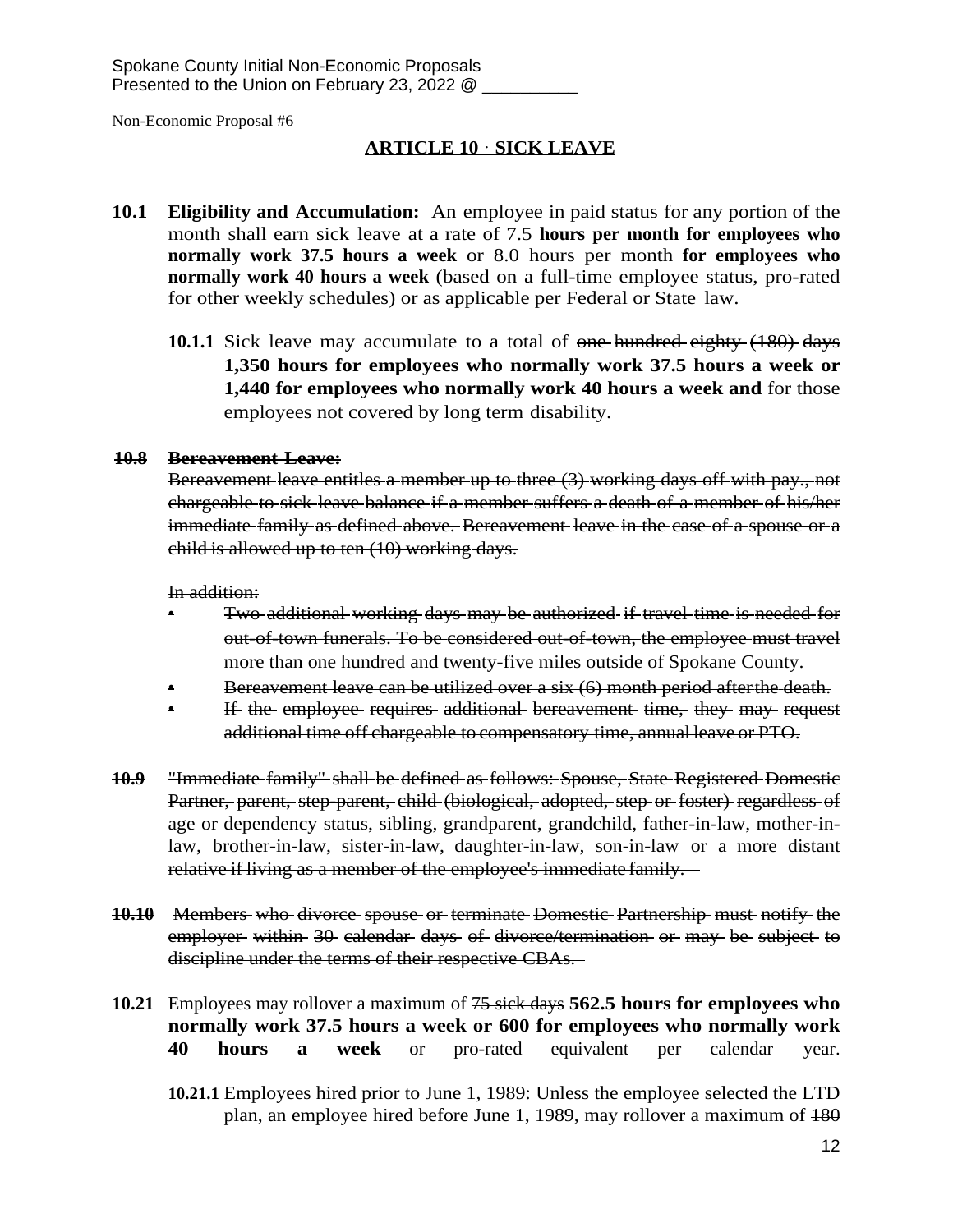sick days **1350 hours for employees who normally work 37.5 hours a week or 1,440 for employees who normally work 40 hours a week** or pro-rated equivalent. Upon retirement or death, accrued sick leave will be paid at 50% of accrued leave balance (max of 130 days **975 hours for employees who normally work 37.5 hours a week or 1,040 for employees who normally work 40 hours a week**) at the employee's final pay rate to a maximum of 65 days **487.5 hours for employees who normally work 37.5 hours a week or 520 for employees who normally work 40 hours a week**.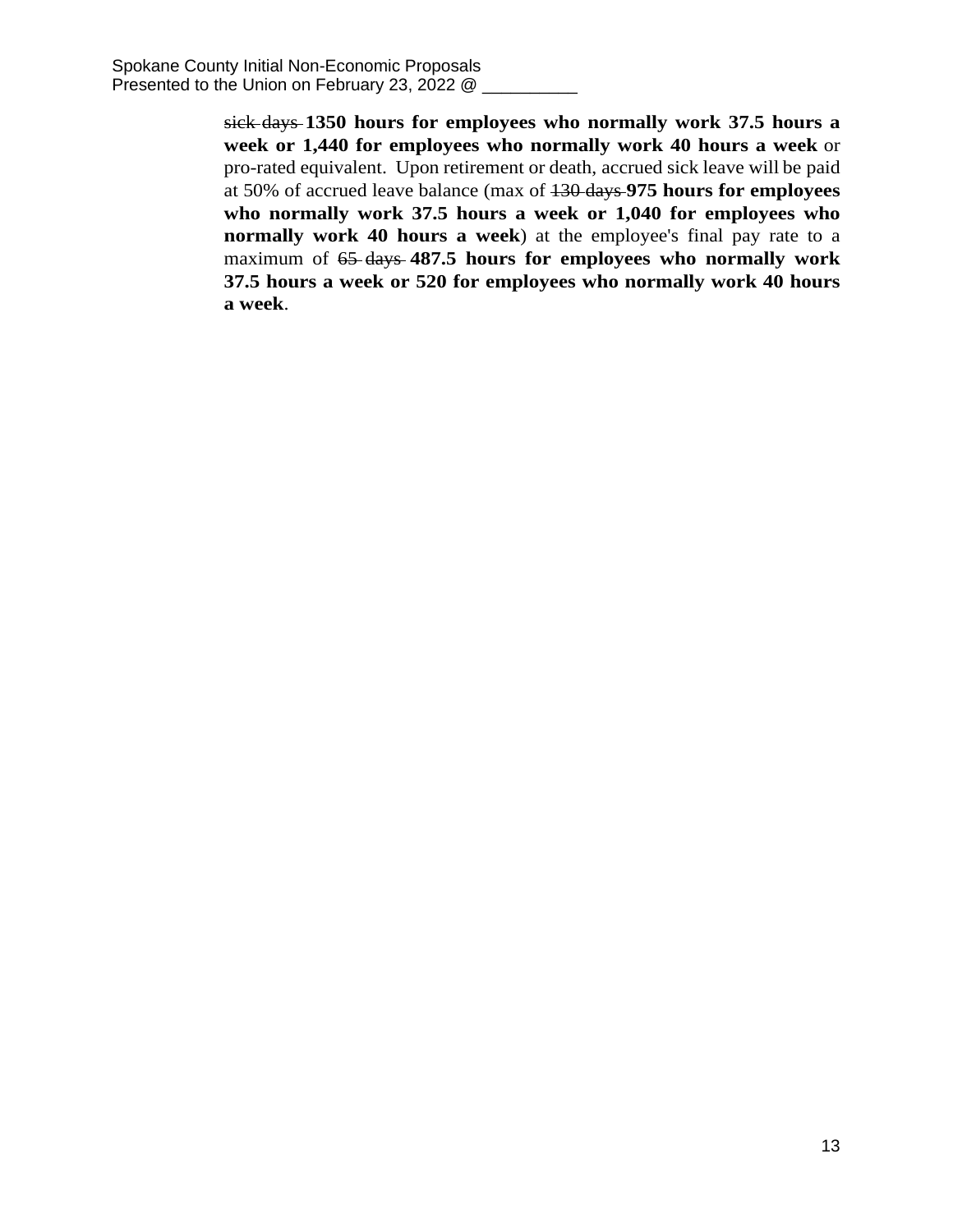## **ARTICLE 12- HOURS OF WORK**

#### **12.1 Workday:**

The regular hours of work each day shall be consecutive except for interruptions for a meal period. Employees shall have a thirty (30) minute paid meal and have a fifteen (15) minute paid rest period during each half (1/2) shift and are required to remain on site and available during meal or rest breaks in case of an emergency or other duties requiring immediate attention. Meal breaks for all staff shall be taken approximately midway through the employee's shift at a time agreed upon between the Supervisor and the employee.

#### **12.2 Workweek:**

- **12.2.1** For Employees, the workweek shall be forty (40) hours per week, eight (8) hours per day. Any changes will be by mutual agreement. **For Employees, the work schedule shall be eighty (80) hours per work period. Employees shall be scheduled off at minimum two consecutive days. Any changes will be by mutual agreement.**
- **12.2.2** All employees shall be scheduled to work on a regular work shift, and each shift shall have regular starting and quitting times. Any changes to the schedule will require two (2) weeks' notice, except in emergencies or by mutual agreement.

## **12.2.3 Temporary Assignments**

**12.2.3.1** Nothing herein shall be construed to limit the authority of Management to make temporary assignments to different or additional locations, shifts or work duties for the purposes of meeting emergency situations over which the Department has no control. However, such emergency assignments shall not exceed the period of such emergency. An emergency is defined as an unplanned event requiring temporary assignments.

#### **12.2.4 Removal for Cause**

**12.2.4.1** Employees may be removed from their shift or days off for cause. Cause shall be defined as unsafe practices, failure to follow established policies and procedures, documented illnesses or medical conditions, or documented inability to perform the task of the position. Removal for cause shall be documented in writing in a timely manner.

#### **12.2.5 Shift Bidding**

**12.2.5.1** Mental Health shifts shall be assigned by the Mental Health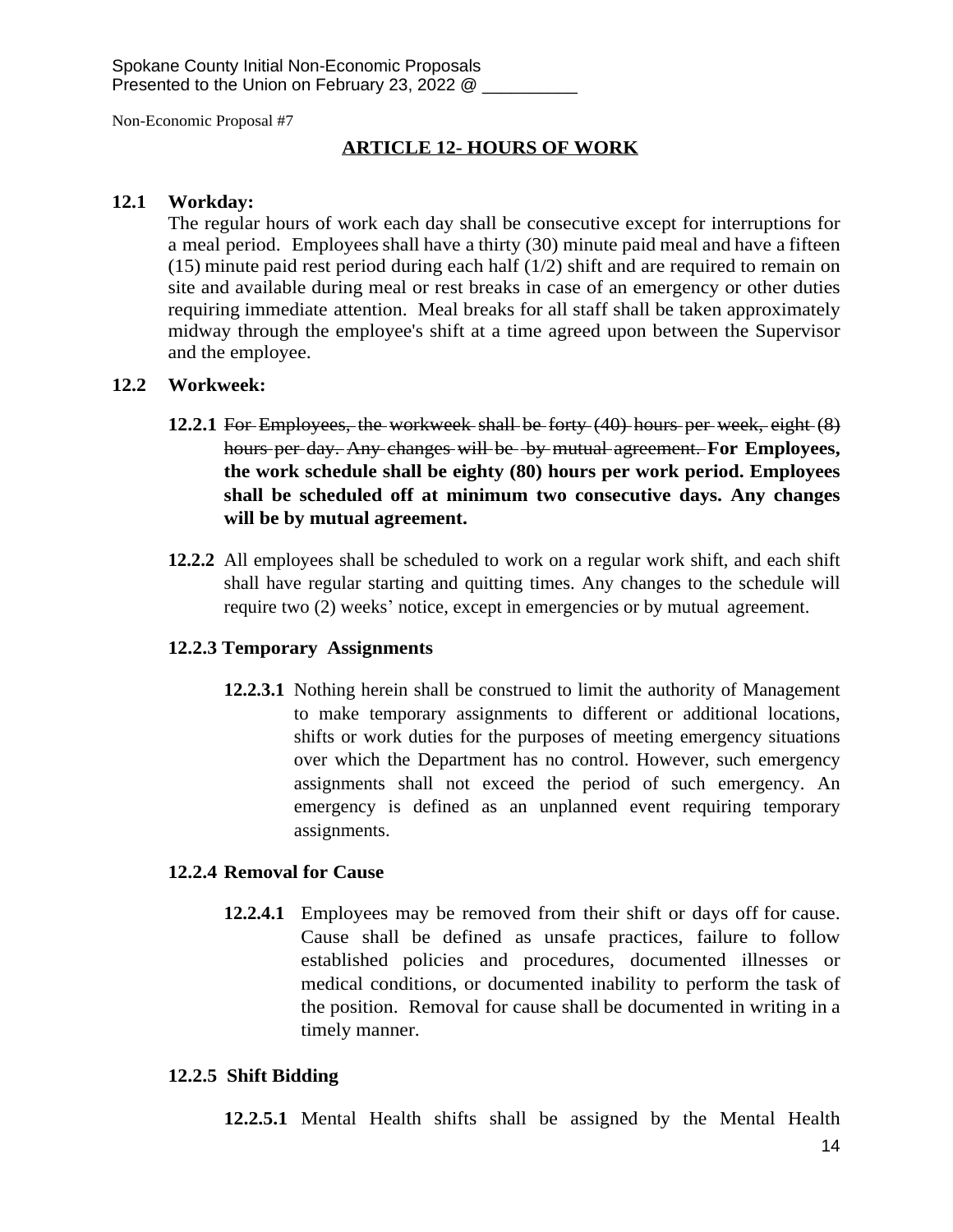Manager. Input from all Mental Health Staff will be considered in determining their work week. The Mental Health Manager, with the approval of the Director, will have the authority to make decisions regarding their work week.

Shift Bidding can be negotiated if requested by union or management staff related to expansion/changes of mental health department/services or changes to shift hours.

**12.3.1 Paid Leave:** All paid leave shall be considered as hours worked**, but shall not count toward the calculation of overtime**.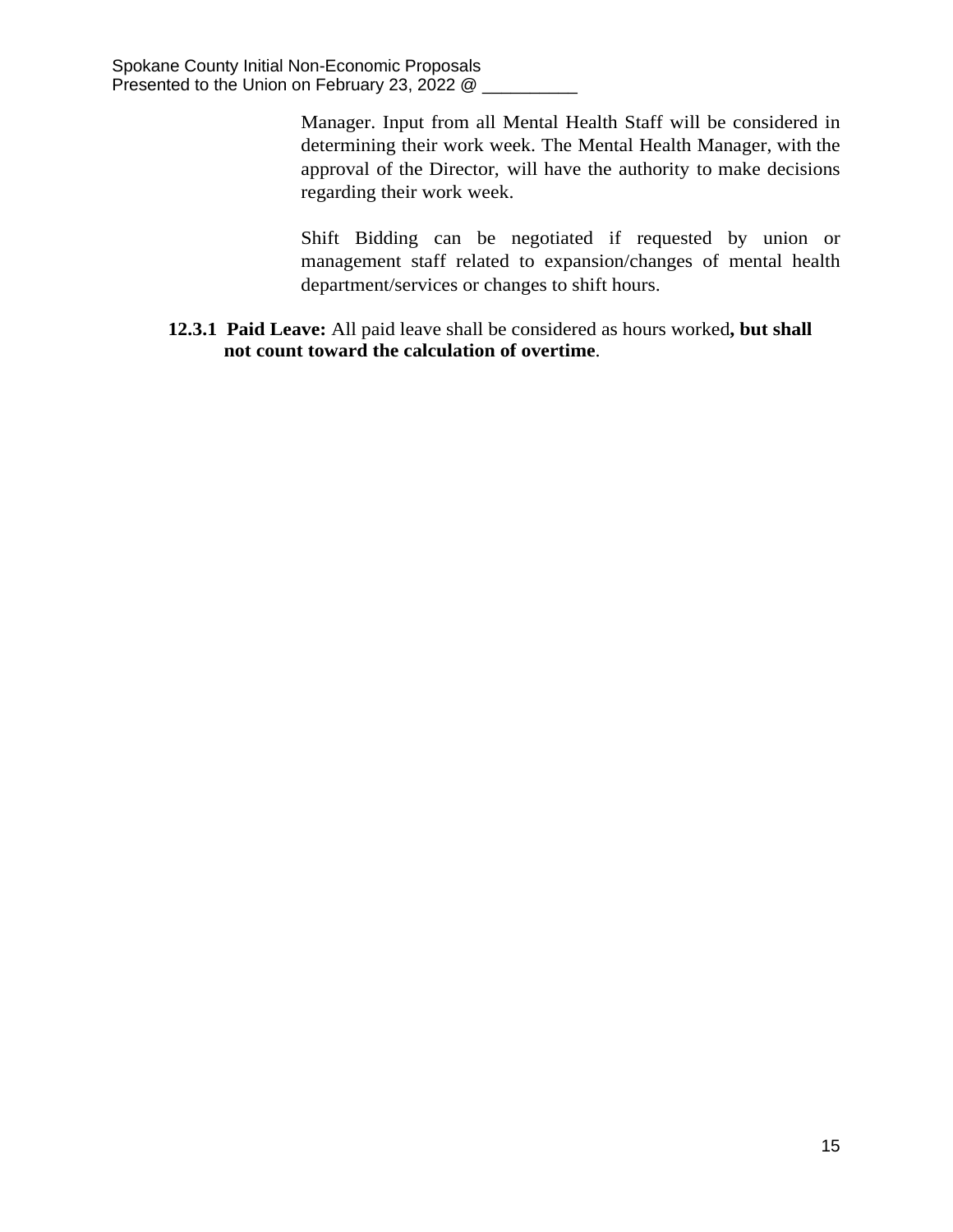#### **ARTICLE 13 - LEAVES OF ABSENCES**

#### **13.1Eligibility Requirements**

Employees may be eligible for leaves of absence **in accordance with federal, state, and local law or Spokane County policies.** after one (1) year of service with the Employer.

- **13.1.2** Any request for leave shall be submitted in writing by the employee to his/her Department Head or Elected Official or designee. The request shall state the reason the leave is being requested and the appropriate length of time the employee desires.
- **13.1.3** Authorization or denial for a leave shall be furnished in writing to the employee by his/her Department Head or Elected Official within five (5) calendar days. Requests for emergency/immediate leave not covered by other leaves shall be answered by the end of the shift if possible. Any denial for a leave shall include written reason(s) for denial.
- **13.1.4** State or Federal laws, that cover military, maternity, family leave or any other leave shall be posted in all departments, shops, offices, where employee notices are normally posted.
- **13.2Types of Leave:** Leaves granted by the Elected Official or Department Head include, but are not limited to, the following:
	- **13.2.1 Jury Duty:** Leave shall be allowed by the head of a department to permit an employee to serve as a member of a jury. Each employee who is granted such leave and receives any compensation, shall be paid by the Employer for the time he/she Is absent only in the amount of the excess of his/her regular salary over the compensation received for such jury duties. The Employer may request the court to excuse or defer him/her. In the event an employee reports for jury duty and is released by the court they must report to their immediate supervisor as soon as possible during the day they are released.
	- **13.2.2 Court Appearance:** Leave with pay will be authorized for employees required to appear in court only if they are not a party to the action and it is work related.
	- **13.2.3 Voluntary Civic Duties:** Leave may be allowed by the head of a department to permit an employee to exercise his/her voluntary civic duties. Such leave may be without pay.
	- **13.2.4 Military:** The Employer agrees to grant military leave in accordance with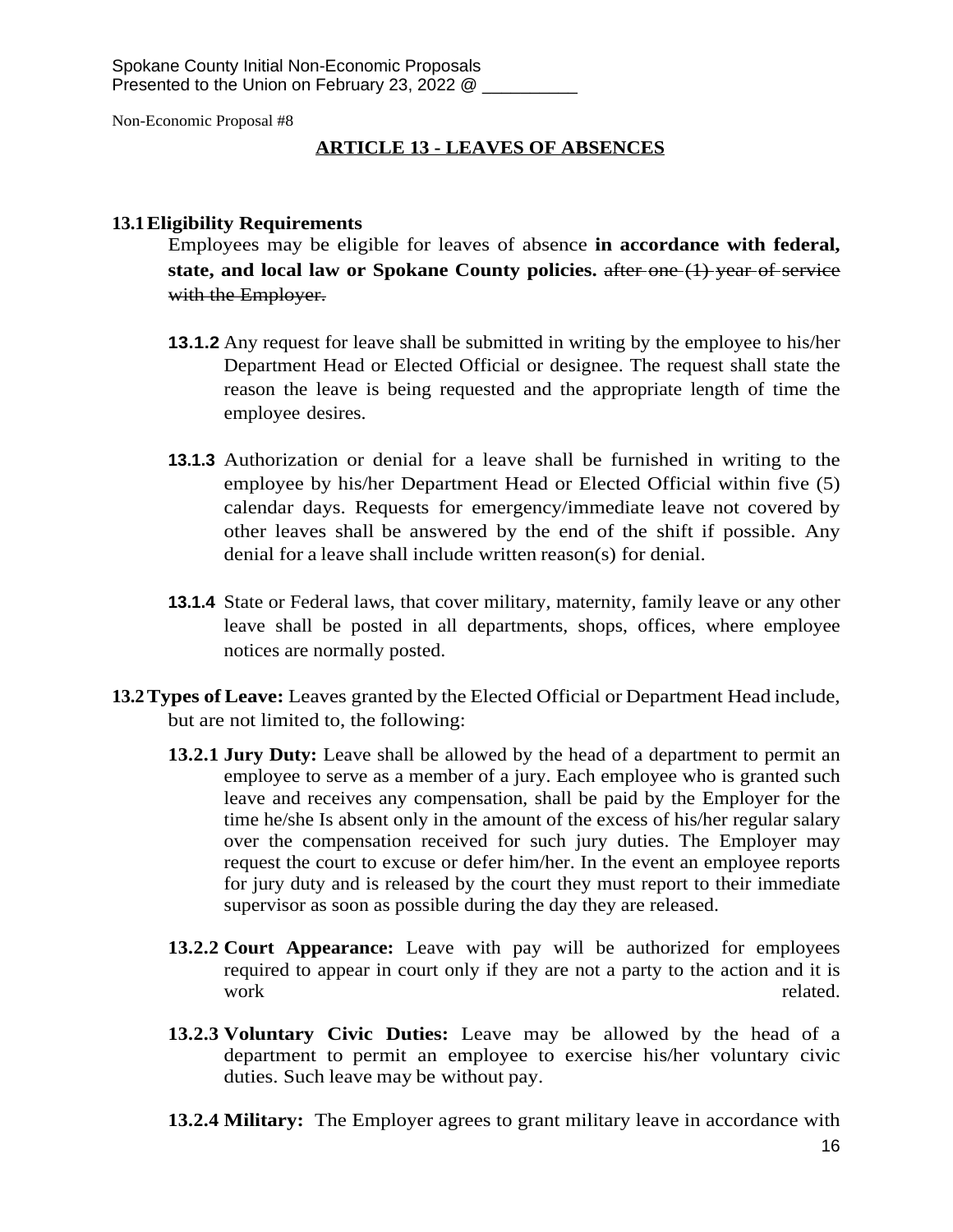State and Federal law for a period not exceeding twenty-one (21) working days during each calendar year.

- **13.2.5 Educational:** Full time employees, at the Employer's option, may be granted paid leaves for job related educational and training purposes - not to exceed one (1) accumulative month in any calendar year - to attend conferences, seminars, briefing sessions, or other functions of a similar nature that are intended to improve or upgrade the individual's skill or professional ability. Mandatory training, certifications and licenses required by the job shall be negotiated in Supplemental Agreements.
- **13.2.6 Maternity Leave:** The Employers agree to grant maternity leave in accordance with State and Federal laws.
- **13.2.7 Family Leave:** In accordance with the provisions of RCW 49:12 and any other State and Federal law, the Employer agrees to grant family leave. Employees shall have the option of using accumulated sick leave, annual leave or comp time while on family leave.

# **13.3 Compensation for Absences Due to Widespread Emergency:**

- **13.3.1** If County offices have not been closed and individual employees are unable to report to work, or are permitted to leave early, such absences are to be charged to personal holiday time, accrued vacation or accrued comp-time. If such accrued leave time is not available to that employee, such absence will be without pay.
- **13.3.2** Employees who are late arriving to work due to the current weather/road/emergency conditions may charge the time to accrued leave, take the time without pay, or make up the time at a maximum **of their regularly scheduled shift** of seven and one-half (71/2) or eight (8) hours within two (2) weeks. **No overtime shall be paid when the employee is making up the time.**
- **13.3.3** In the event the Board, after consultation with the Sheriff, determines to close County operations and directs employees to go home, all but essential personnel shall be released, and they shall be paid for the time off the job. Such pay shall not be charged to accrued leave time. **If employees are eligible and have the capability to work from home, they are expected to continue working from home for the duration of the closure. Employees who are unable to perform their jobrelated duties from home may elect to go unpaid or use accrued time for the time missed due to the closure.**
- **13.4 County Activities:** Leave may be allowed by the Employer to permit an employee to interview and take examinations for County positions and may be allowed to serve on County committees during working hours without loss of pay.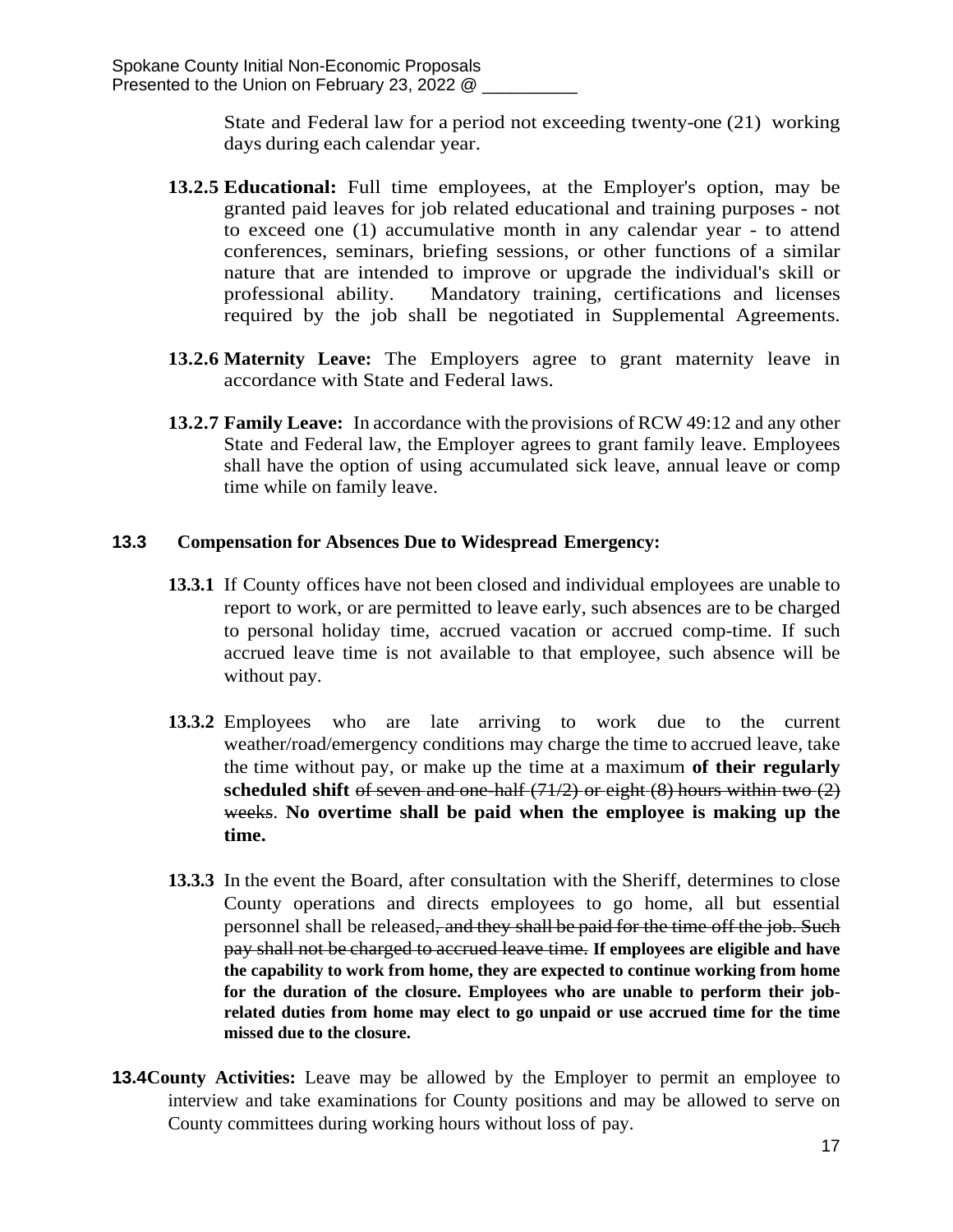## **13.5 Bereavement Leave:**

**Bereavement leave entitles a member up to three (3) working days off with pay., not chargeable to sick leave balance if a member suffers a death of a member of his/her immediate family as defined above. Bereavement leave in the case of a spouse or a child is allowed up to ten (10) working days.**

**In addition:**

- **• Two additional working days may be authorized if travel time is needed for out-of-town funerals. To be considered out-of-town, the employee must travel more than one hundred and twenty-five miles outside of Spokane County.**
- **• Bereavement leave can be utilized over a six (6) month period after the death.**
- **• If the employee requires additional bereavement time, they may request additional time off chargeable to compensatory time, annual leave or PTO.**

**"Immediate family" shall be defined as follows: Spouse, State Registered Domestic Partner, parent, step-parent, child (biological, adopted, step or foster) regardless of age or dependency status, sibling, grandparent, grandchild, fatherin-law, mother-in-law, brother-in-law, sister-in-law, daughter-in-law, son-in-law or a more distant relative if living as a member of the employee's immediate family.**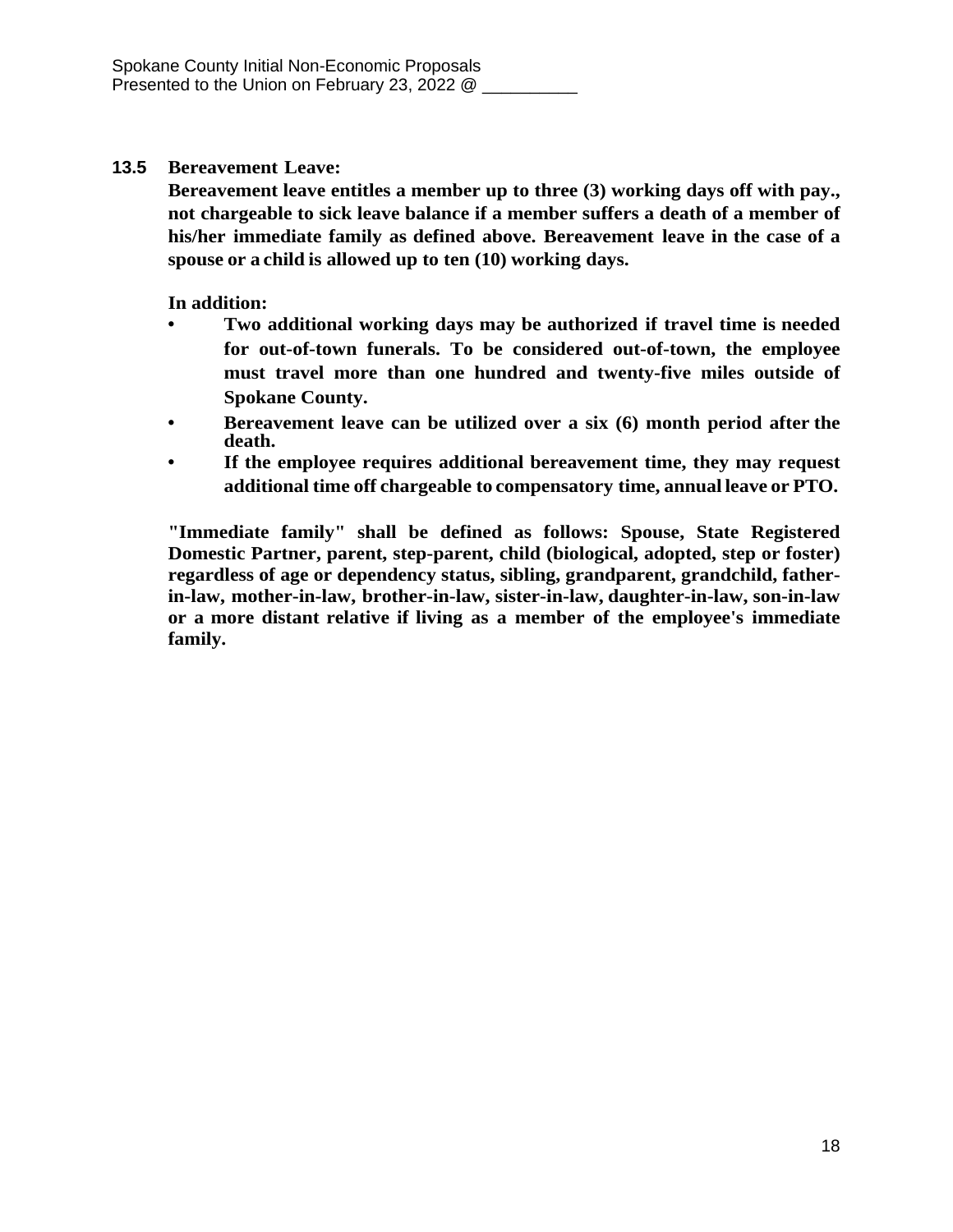# **ARTICLE 16 - SENIORITY**

- **16.1 Seniority:** For the purpose of layoffs, as well as bidding of vacations and shifts, seniority shall be defined as:
	- **16.1.1** Total length of service within job classification;
	- **16.1.2** Total length of service within the Department;
	- **16.1.3** Total length of service within the County.
	- **16.1.4** For the purpose of computing seniority, all authorized paid leave shall be considered as time worked.
	- **16.1.5** The first **twelve (12) months** two thousand eighty (2080) straight time hours worked of employment shall be deemed a probationary period and during such probationary period, an employee may be transferred, laid off or terminated at the discretion of the Employer. Probationary employees continued in the service of the Employer subsequent to the twelfth (12th) month after the initial date of employment, shall become regular employees.
	- **16.1.6 Posting:** Once each year the Employer shall post on all staff bulletin boards a seniority list showing the continuous service of each employee. A copy of the seniority list shall be furnished to the Union when it isposted.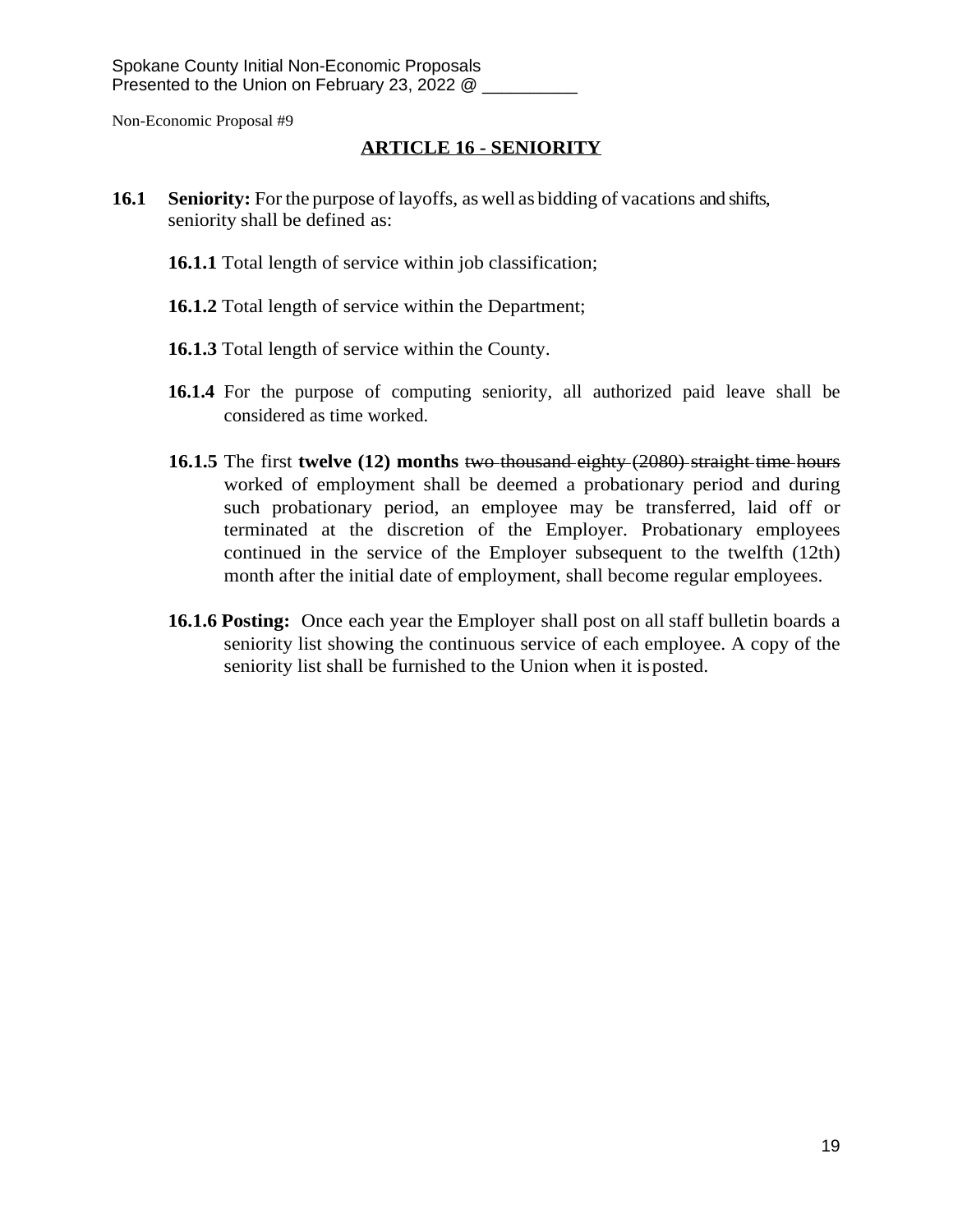# **ARTICLE 17 - DISCIPLINE AND DISCHARGE**

- **17.1 Administration:** In the administration of this Section, a basic principle shall be that discipline, other than termination, should be corrective in nature rather than punitive. Oral reprimands will not be used as the basis for further disciplinary action after twelve (12) months if there have been no repeated offenses concerning the same matter as the reprimand. Written reprimands will not be used as the basis for further disciplinary action after twenty-four (24) months if there have been no repeated offenses concerning the same matter as the reprimand. Suspensions will not be used as the basis for further disciplinary action after sixty (60) months if there have been no repeated offenses concerning the same matter as the suspension. The employee shall have the right to Union representation at all disciplinary actions or measures. The employer shall inform the employee when a meeting or investigation may result in disciplinary action.
- **17.2 Measures:** Disciplinary actions or measures shall include only the following: Other forms of disciplinary actions not listed above may be mutually agreed to by authorizes representatives of the Union and County.
	- **17.2.1** Oral reprimand;
	- **17.2.2** Written reprimand (notice to be given to the employee in writing with reasons);
	- **17.2.3** Suspension (notice to be given to the employee and the Union in writing with reasons within one (1) working day of the suspension). At the employer's discretion, employee's annual leave balance can be used in lieu of an unpaid suspension. Seniority will still be adjusted for the length of the disciplinary suspension;
	- **17.2.4** Discharge (notice to be given in writing to the employee and the Union, with reasons, within one (1) workday of the discharge).
- **17.3** Any disciplinary action or measure may be grieved through Article 18-or-Civil Service but not both.
- **17.4** The disciplinary measures above are listed from the least severe to the most severe. Repeated actions by an employee bringing about disciplinary measures may subject the employee to more severe measures. The level of the disciplinary action will be dependent on the severity of the incident.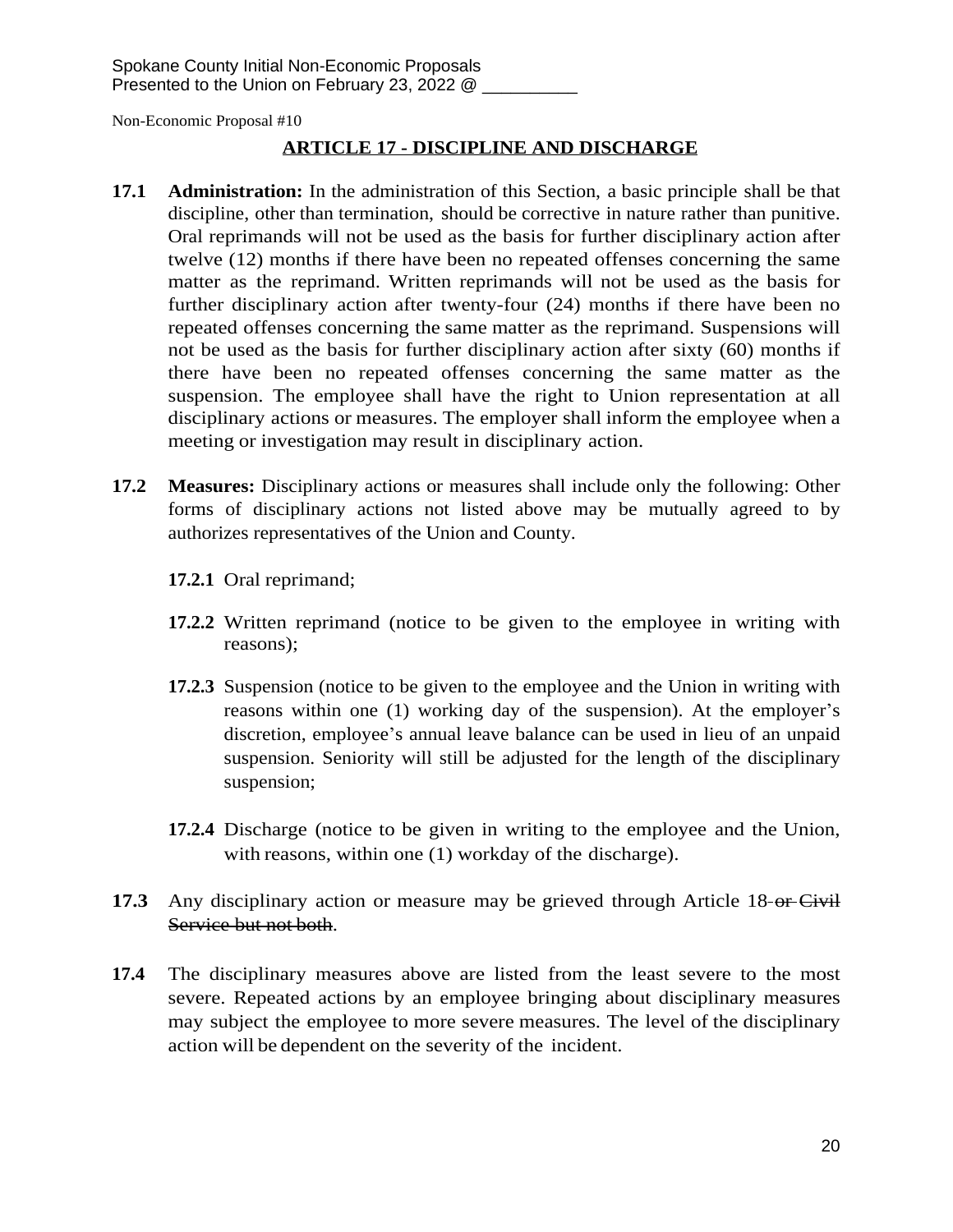## **17.5 Suspension/Termination**

- **17.5.1** The Employer shall not suspend/terminate any employee without just cause.
- **17.5.2**In cases of suspension/termination, the employee shall have the right to a pre- suspension/pre-termination hearing. He/she shall be presented either orally or in writing with the nature of the charges against him/her, the facts supporting them, and the opportunity to respond to said charges. The employee shall have the right to have a Union representative present. The employee and his/her steward will be notified in writing that the employee has been suspended and/or terminated.
- **17.5.3**Any employee found to be unjustly suspended or terminated shall be reinstated with full compensation for all lost time and full restoration of all rights and conditions of employment. However, this does not preclude a compromise settlement.
- **17.5.4**In cases of suspension the following shall apply:
	- a. A pre-suspension hearing may not be held if the incident warrants immediate action due to safety or security reasons.
	- b. A response to the charges given to the employee shall be answered within twenty-four (24) hours.

## **17.6 Severe Offenses**

Severe offenses can result in severe disciplinary measures up to and including termination. Proven incidents of the following **severe** offenses may result in advanced disciplinary steps in accordance with Article 17.4. **Examples of severe offense may include, but are not limited to, the following:**

- **17.6.1** Theft or conversion of time, money, materials or property from the County or other employees;
- **17.6.2** Physical altercation or threat of physical violence;
- **17.6.3** Willfully damaging County property or another employees' property;
- **17.6.4** Falsifying records or documents.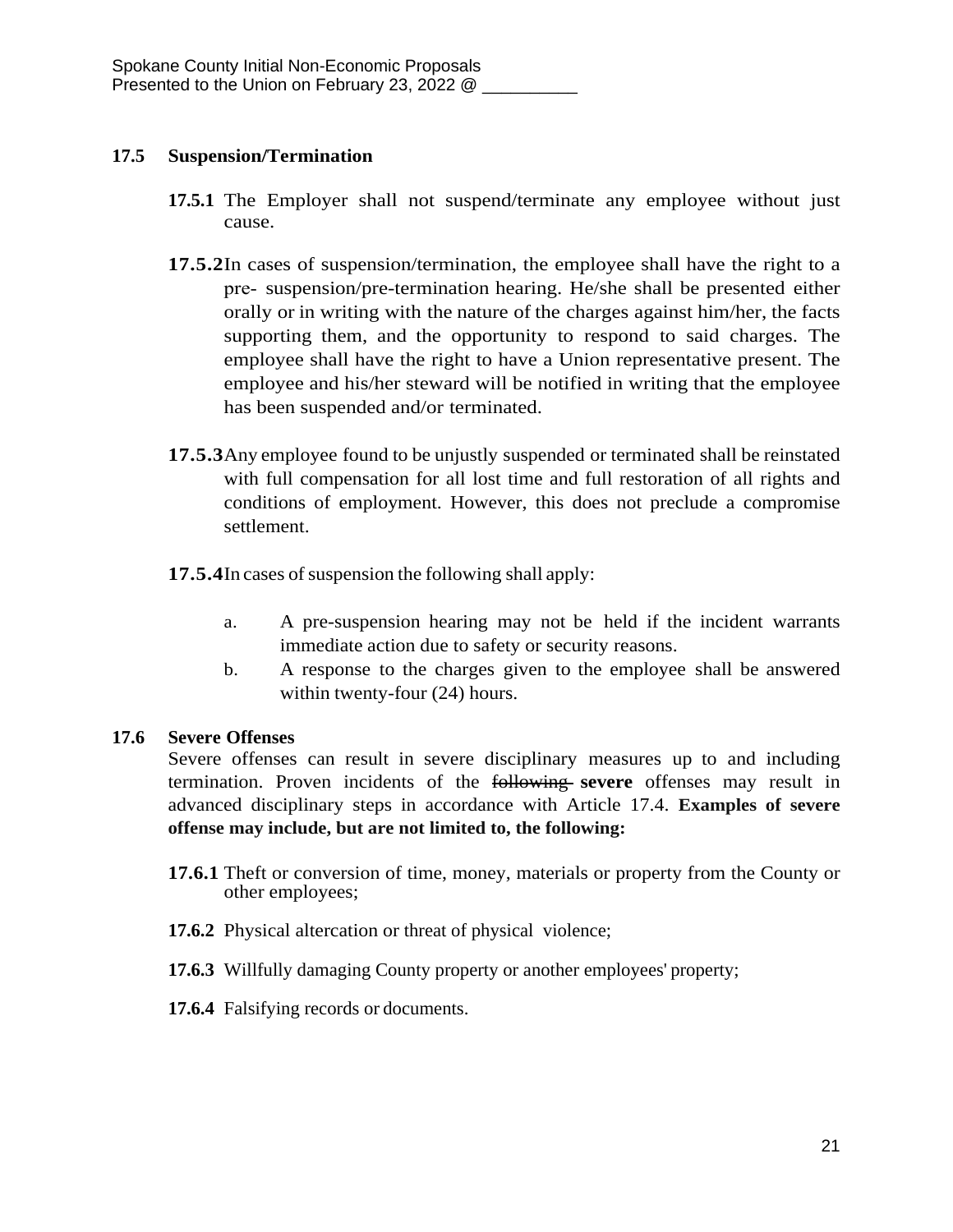## **ARTICLE 18 - GRIEVANCE PROCEDURE**

- **18.1 Settlement of Disputes:** Any grievance or dispute which may arise between the parties, concerning the application, meaning or interpretation of this Agreement, shall be settled in the following manner and any grievance settled in any of the steps, including the informal process, found in this Article is final and binding. The parties may agree to extend any time limits contained in this Article. Both parties agree that they will meet at each step of the grievance procedure in an attempt to reach settlement. Time frames specified in this Article may be waived by mutual agreement of the parties in writing. Ali settlements reached in this Article at any step, including the informal process, shall be in writing and signed by the authorized representatives of the Union and Employer.
	- **18.1.2** The alleged violation must contain the following:
		- **18.1.2.1** The specific contract provision violated.
		- **18.1.2.2** The specific actions(s) that occurred.
		- **18.1.2.3** Who the individual employee(s) are that are affected by the contract violation.
		- **18.1.2.4** When the violation is to have taken place.
		- **18.1.2.5** The remedy sought.
		- **18.1.2.6** Grievances must be submitted to the Employees Immediate Supervisor with a copy to **Labor Relations** the HR Manager. Grievances may be submitted in person, by regular mail or by e-mail. Grievances will be submitted on the official Union GrievanceForm.
	- **18.1.3** Time frames may be extended, or steps waived, at any level of the grievance process by mutual agreement between the parties. Such extensions or waivers shall be reduced to writing. Should the employee or Union fail to comply with the prescribed time frames, excluding extenuating circumstances, it is agreed that the grievance is waived. Should the Employer fail to respond within the prescribed time frames, excluding extenuating circumstances, the grievant or Union shall have the right to proceed to the next step. In the event of extenuating circumstances that delay either party meeting the time frames, the parties will meet within five (5) workdays following the conclusion of the delay to proceed with the grievance process.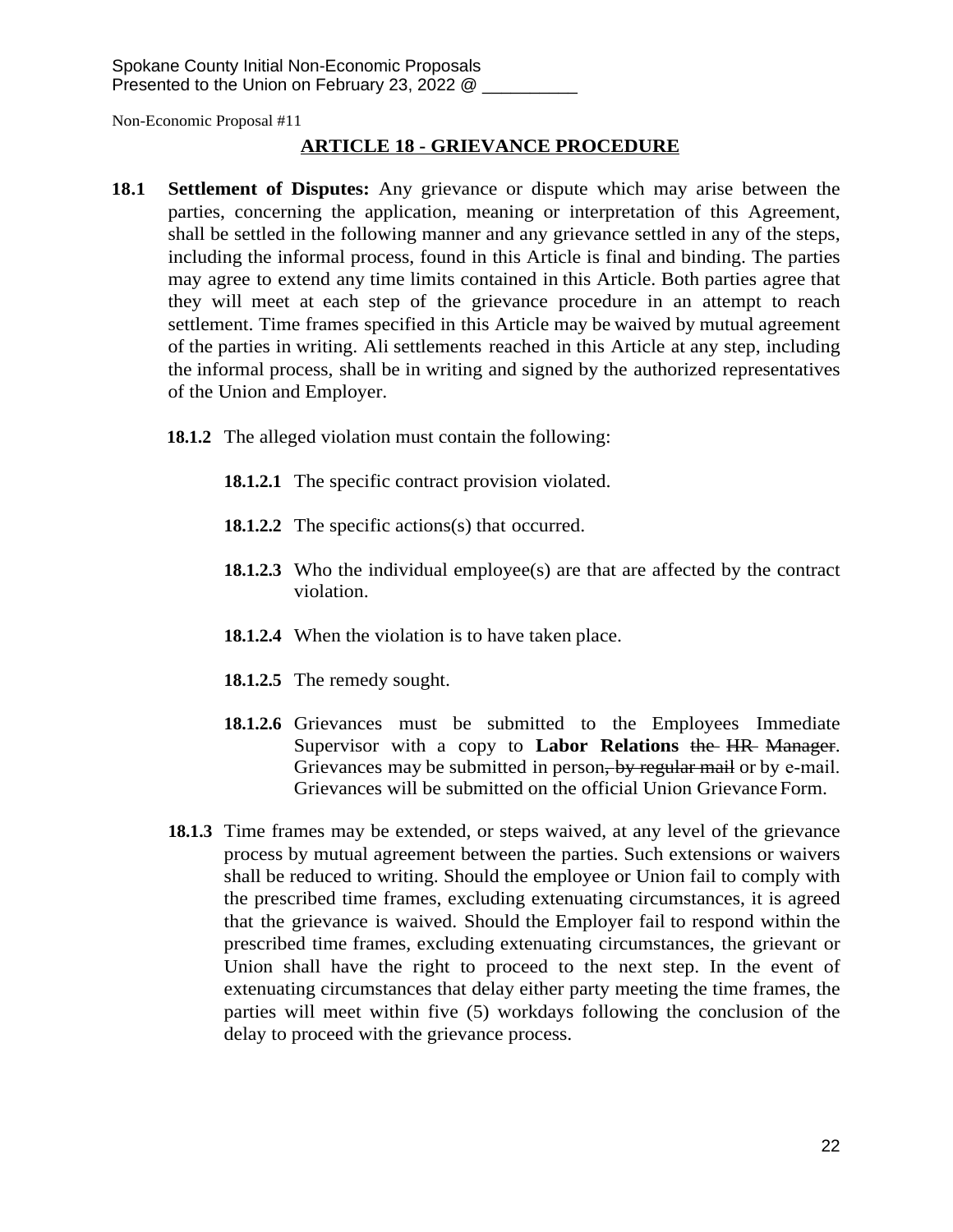## **18.2 Informal Complaint:**

- **18.2.1** Within seven (7) working days from the occurrence of the matter on which a complaint is based, or within seven (7) working days from his/her knowledge of such occurrence, an employee/Union Steward/Union Officer shall discuss his/her complaint/contract violation in a meeting with his/her immediate supervisor. Within five working days from the date of such discussion, the supervisor shall verbally reply to the complaint/contract violation. A shop steward or Union representative may be present.
- **18.2.2** If the issue remains unresolved, the Shop Steward may then proceed through the formal grievance process.
- **18.3 Formal Written Grievance:** A formal written grievance may be advanced to Step 2 or Step 3 by mutual agreement of the parties.
	- **18.3.1 Step 1.** Should the grievance not be settled through the informal procedures, the Union Steward shall submit it to the Union Grievance Committee. The Grievance Committee, if they find the grievance justified, shall within twentythree (23) working days from the employer's response to the informal complaint, reduce the grievance to written form, in three (3) copies, including specific violation, background information and remedies sought, and submit it to the Detention Services Director or his/her designee **and Labor Relations**. The Detention Services Director or his/her designee shall, within five (5) working days of receipt of the Grievance Committee's formal written complaint, shall schedule a meeting for the purpose of hearing the complaint. The Detention Services Director or his/her designee shall answer the complaint in writing within ten (10) working days afterthe hearing.
	- **18.3.2 Step 2.** Should the grievance not be settled in Step 1, it shall be submitted in writing within five (5) working days, of receipt of the Detention Services Director or his/her designee's decision, to the **Senior** Human Resources Director **or their designee**. Within five (5) working days of receipt of the complaint, the **Senior** Human Resources Director **or their designee** will set a date to hear the complaint. The **Senior** Human Resources Director **or designee** shall respond to the Union Representative and the Grievance Committee with ten (10) working days of this meeting.
	- **18.3.2 Step 3.** Should the grievance not be settled in Step 2, either party may request arbitration, within thirty (30) working days after the reply of the **Senior** Human Resources Director **or their designee** is due, by written notice to the other. A simultaneous request for a list of eleven (11) arbitrators from the Washington State Public Employment Relations Commission shall be initiated. The arbitrator shall be selected by the County and the Union within seven (7) days after the list is received. Both the County and the Union shall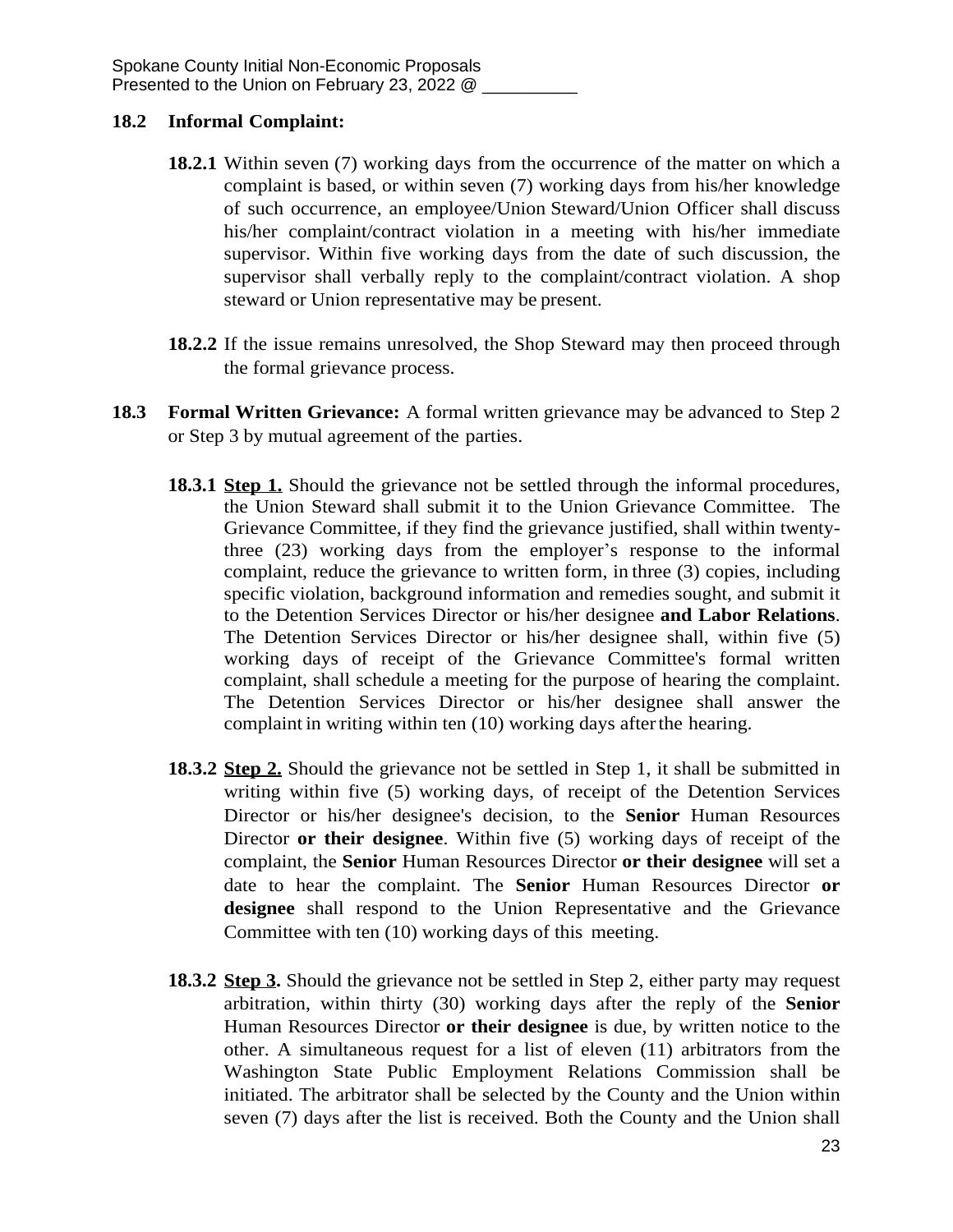have the right to strike one (1) name from the panel. The process shall be repeated and the remaining name shall be the arbitrator forthe grievance.

**18.4 Hearing Attendance:** Attendance at the hearings conducted at Steps 1 or 2 shall be limited to the grievant, shop steward, and president of the Union or his/her designee. Witnesses required by either party for the processing of the grievance may attend with advanced notice to his/her employer. In the event a grievance hearing begins prior to or extends beyond the normally scheduled shift of any employee in attendance call-back or overtime pay will not apply, unless mutually agreed otherwise.

# **18.5 Arbitration:**

- **18.5.1** Both parties shall have the right to present written and verbal evidence to the arbitrator. An arbitrator's decision shall not involve any action by either party which is beyond its jurisdiction, nor shall a decision amend, alter or modify this Agreement, and its term shall be limited to the interpretation application of this Agreement. The decision of the arbitrator shall be final and binding on the parties, and the arbitrator shall be requested to issue his/her decision within thirty (30) working days after conclusion of testimony andargument.
- **18.5.2** Expenses for the arbitrator's services and the proceedings shall be borne completely by the party to receive the unfavorable decision. In case of a compromise decision being not clearly favorable to either party, the parties shall equally share the expense. However, each party shall be responsible for compensating its own representative and witnesses except as provided elsewhere in this Agreement. If either party desires a verbatim record of the proceedings, they may request such a record to be made, providing they pay for the record and makes copies available without charge to the other party and to the arbitrator. Grievances initiated by the Employer shall be processed in the same manner, but they shall be initiated at Step 2 with the Staff Representation.

# **18.6 Liability:**

**No monetary claim by an employee covered by this Agreement or by the Union against the County shall be valid beyond the pay period prior to the pay period in which the grievance was first filed in writing, unless the circumstances of the case made it impossible for the employee, or the Union, as the case may be, to know that the employee or the Union has grounds for such claim prior to that date, in which case, the claim shall be limited retroactively to a period of forty-five (45) days prior to the date the claim was first filed in writing. This provision shall not apply to arbitrator's decisions regarding suspensions or discharges.**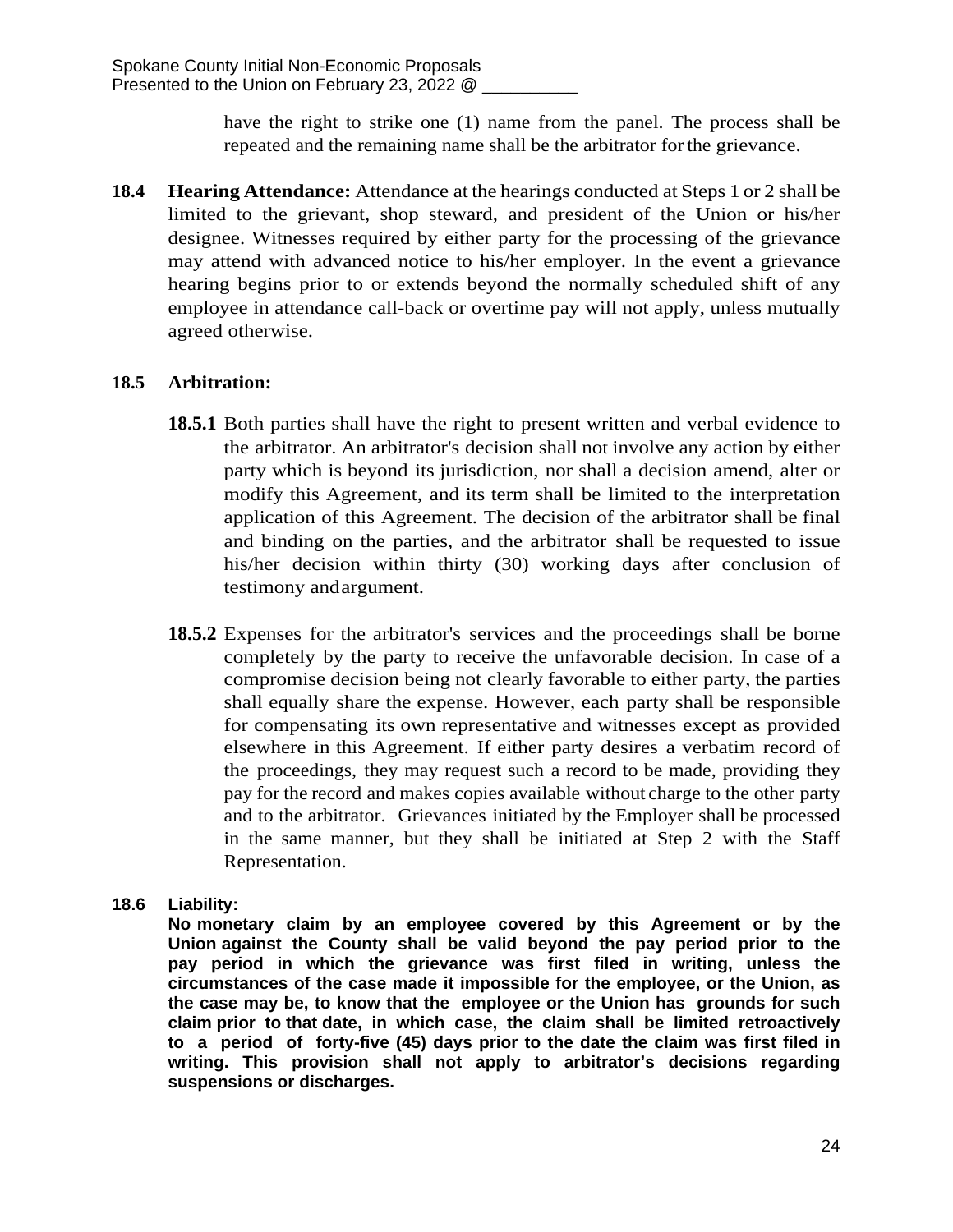## **ARTICLE 19** - **LAYOFF AND RECALL**

#### **19.1 Layoff**

The parties agree that the effect of a layoff is negotiable, therefore, the following language is intended to both clarify and establish procedures for any impending layoffs realized by members of the bargaining unit and any subsequent recall.

- **19.1.1** No layoffs shall be executed as long as there are extra help, part-time or temporary employees in the 492-**MH**N bargaining unit. If part-time or temporary employees are being utilized in 492-**MH**N, that extra help, part time or temporary work may be offered to qualified employees who are being laid off.
- **19.1.2** In the event of a layoff for any reason, employees shall be laid off in the inverse order of seniority within the bargaining unit. In the event of a tie in seniority within the bargaining unit, then total length of service at the Spokane County Jail shall prevail. If there is a tie in Jail seniority, then County employment seniority shall prevail..
- **19.1.3** Employees being laid off shall be given written notice of such layoff thirty (30) days prior to the layoff if possible. In no event shall written notice of layoff be lessthan ten (10) working days.

## **19.2 Recall:**

- **19.2.1** Employees who are laid off shall have the first opportunity to fill vacancies in their former classification.
- **19.2.2** Employees shall retain all benefits and seniority accrued prior to layoff when recalled to work, minus the time laid off.
- **19.2.3** Recall rights under this provision shall be limited to eighteen (18) months from the date of layoff or demotion. Employees may refuse a recall once. A second refusal to return to work will remove an employee from the recall list. Laid off or demoted employees who have been offered work shall have ten (10) working days from the date of notice to accept such recall. Offers of employment off the recall list shall be done in writing either by registered letter to the last known address of the laid off employee or hand delivered to the employee.
- **19.2.4** Any temporary or extra help work required by a division in a job classification in which thereare employees on layoff shall be offered to laid off employees.

#### **19.3 Definitions:**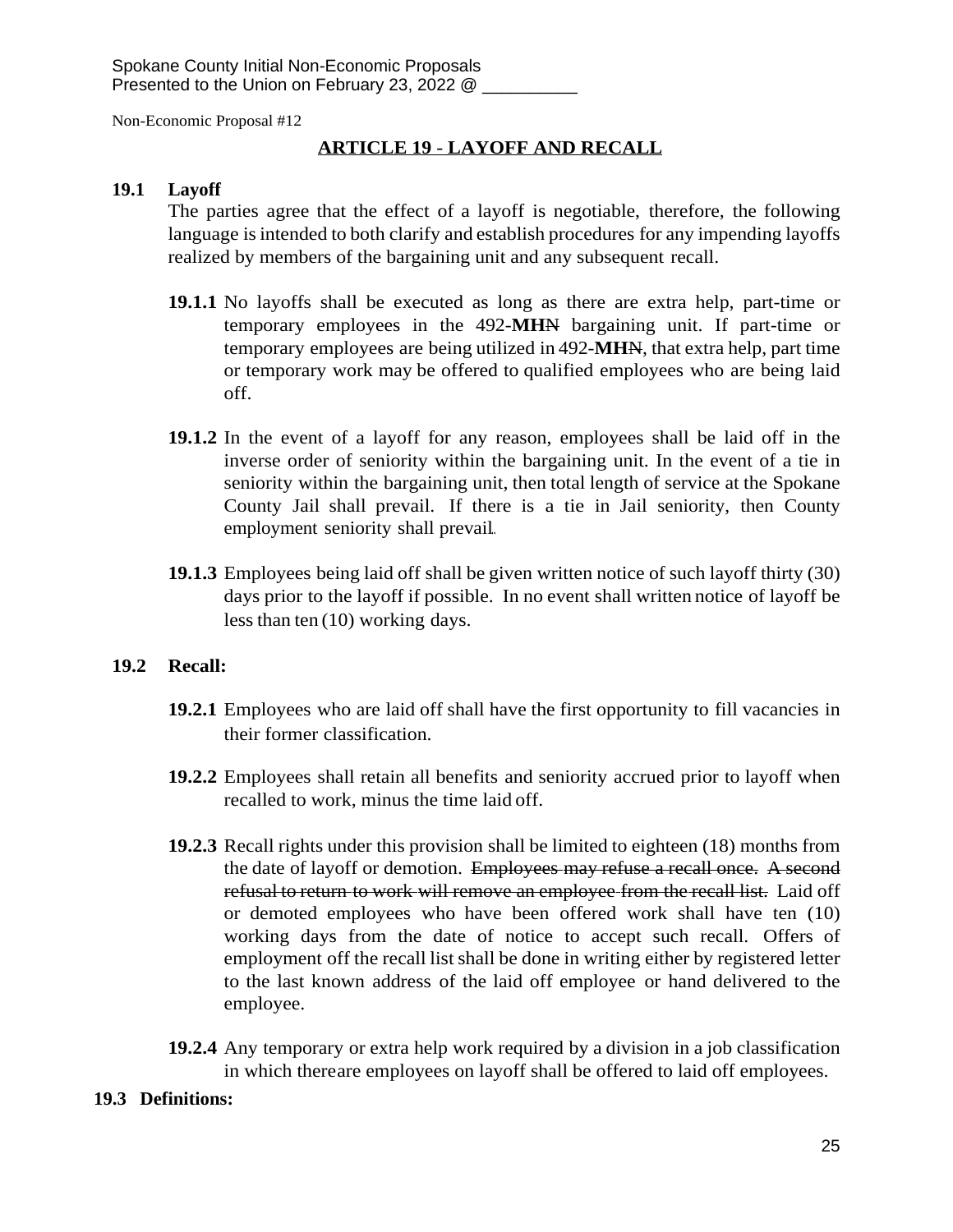- **19.3.1** Bargaining Unit Seniority: Total unbroken service within a classification within the bargaining unit.
- **19.3.2** Job Classification Seniority: Total length of unbroken service within a job classification within the bargaining unit.
- **19.3.3** County Employment Seniority: Total length of unbroken employment in the County.
- **19.3.4** Bargaining Unit: Local 492-**MH**N.
- **19.3.5** Division: Spokane County Detention Services.
- **19.3.6** Job Classification: Jobs as defined in Appendix "A"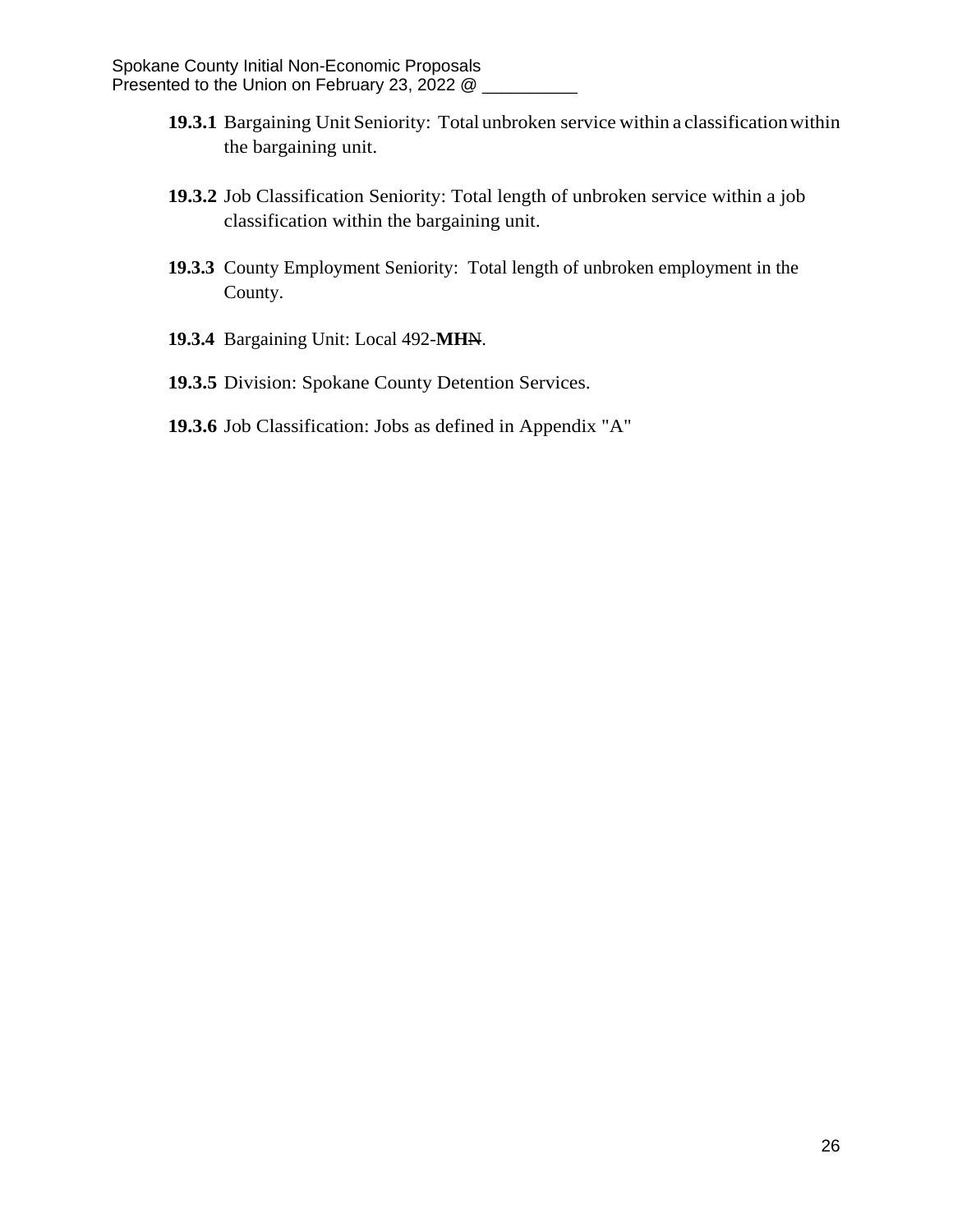## **ARTICLE 20** - **GENERAL PROVISIONS**

**20.1 Work Rules:** The employer agrees to notify the Union of any changes in existing work rule(s) or the establishment of new work rules.

#### **20.2 Personnel Files**:

**20.2.1 Maintenance:** One (1) personnel file shall be maintained and located at the Human Resources Department and one (1) at the individual Departments. **That** ose files shall contain employment-related documents.

On request, employees may review their personnel files. Employees may receive one (1) copy per year of all documents in their personnel files.

- **20.2.2 Review and Release:** The employees shall be given a copy of and have an opportunity to review any and every disciplinary or performance related document prior to it being placed in their personnel file. Any documentation created concerning the employee's performance that is placed in the employee's personnel file shall be placed in the file in a timely fashion from the date of occurrence(s).
- **20.3 Dress Code:** Employees shall generally be allowed to choose their individual manner of dress. However, Employer may require reasonable dress standards commensurate with the intervals of the set of the set of the set of the set of the set of the set of the set of the set of the set of the set of the set of the set of the set of the set of the set of the set of the set of the set of the set

#### **20.4Uniforms and Protective Clothing**:

 All 492-N members shall receive a clothing allowance in the amount of four hundred twenty- five dollars (\$425) yearly on their anniversary date.

#### **20.5Personal Property:**

Employer will repair or replace personal property if damaged in an accident not to exceed actual cash value of such property that is damaged or destroyed in the line of duty or taken as evidence. Nothing in this section is meant for the Employers to repair or replace damaged or destroyed property if the payment can be secured by the Court.

#### **20.6Mileage:**

Employers **The County** agree to furnish employees' transportation necessary to perform their official duties. In the event the Employer's automobiles are not available, employees using their own automobiles shall be compensated in accordance with the Internal Revenue Service provisions.

#### **20.7In-House Services:**

All County departments which provide services for other departments shall be afforded an opportunity to bid on the requested job and/or service prior to an outside bid being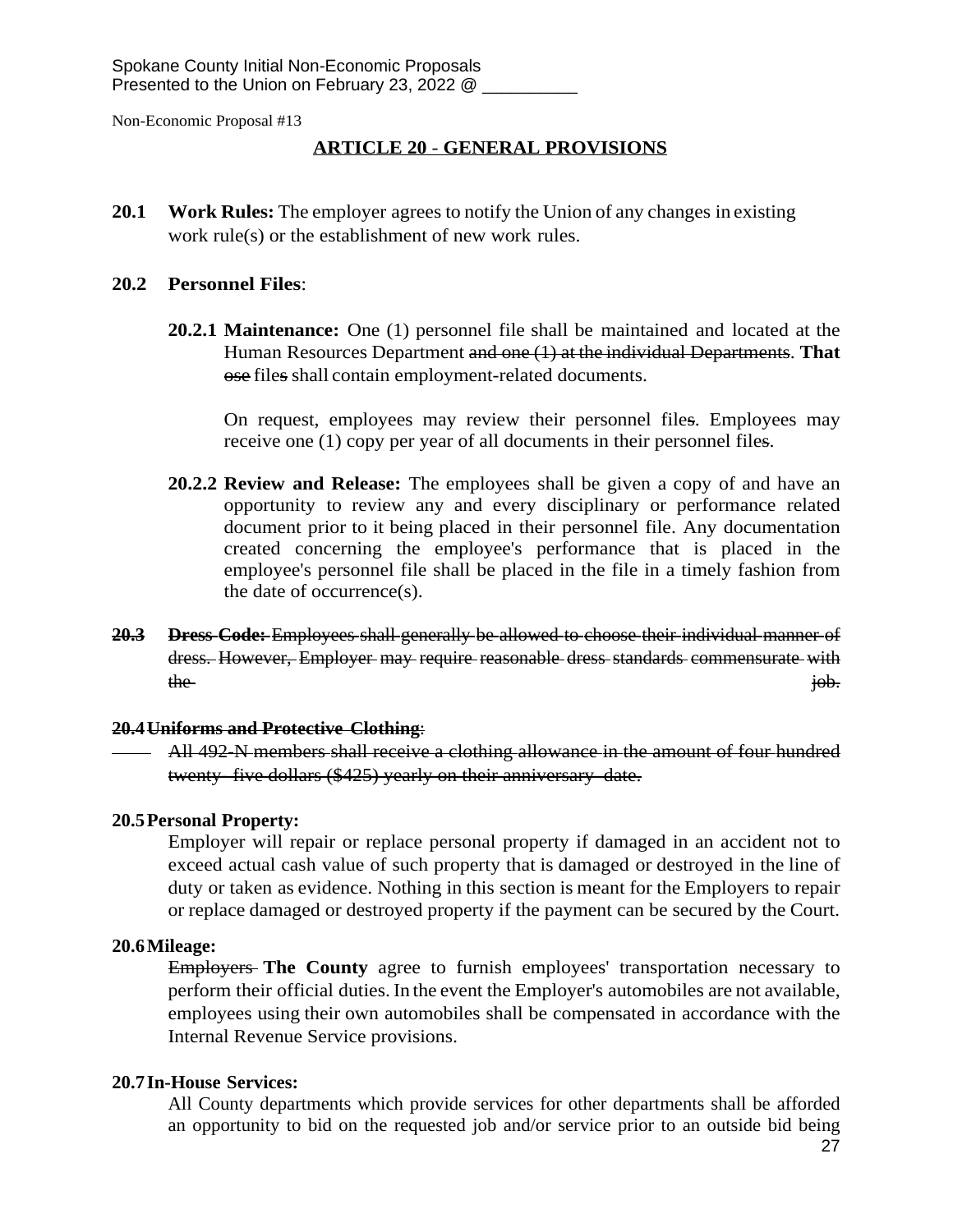considered. The County and the Union recognize that contracting out bargaining unit work is negotiable.

## **20.8Training:**

Employer will use its best efforts to assist members with training and educati9n that is directly related to skills and that benefit the organization. This may include. in-house training and paid time off to attend training. A members participation in training and educational classes requires Employer preapproval.

**20.9 Nothing in this agreement or any supplemental agreement shall be construed to diminish the County's right to have non-represented employees or supervisors from performing bargaining unit work for the purpose of instruction, experimentation, correcting work difficulties, relieving employees for short periods of time, emergency situations, or in the interest of productivity, efficiency, and quality. The County will not, however, use non-bargaining unit employees to replace unit employees.**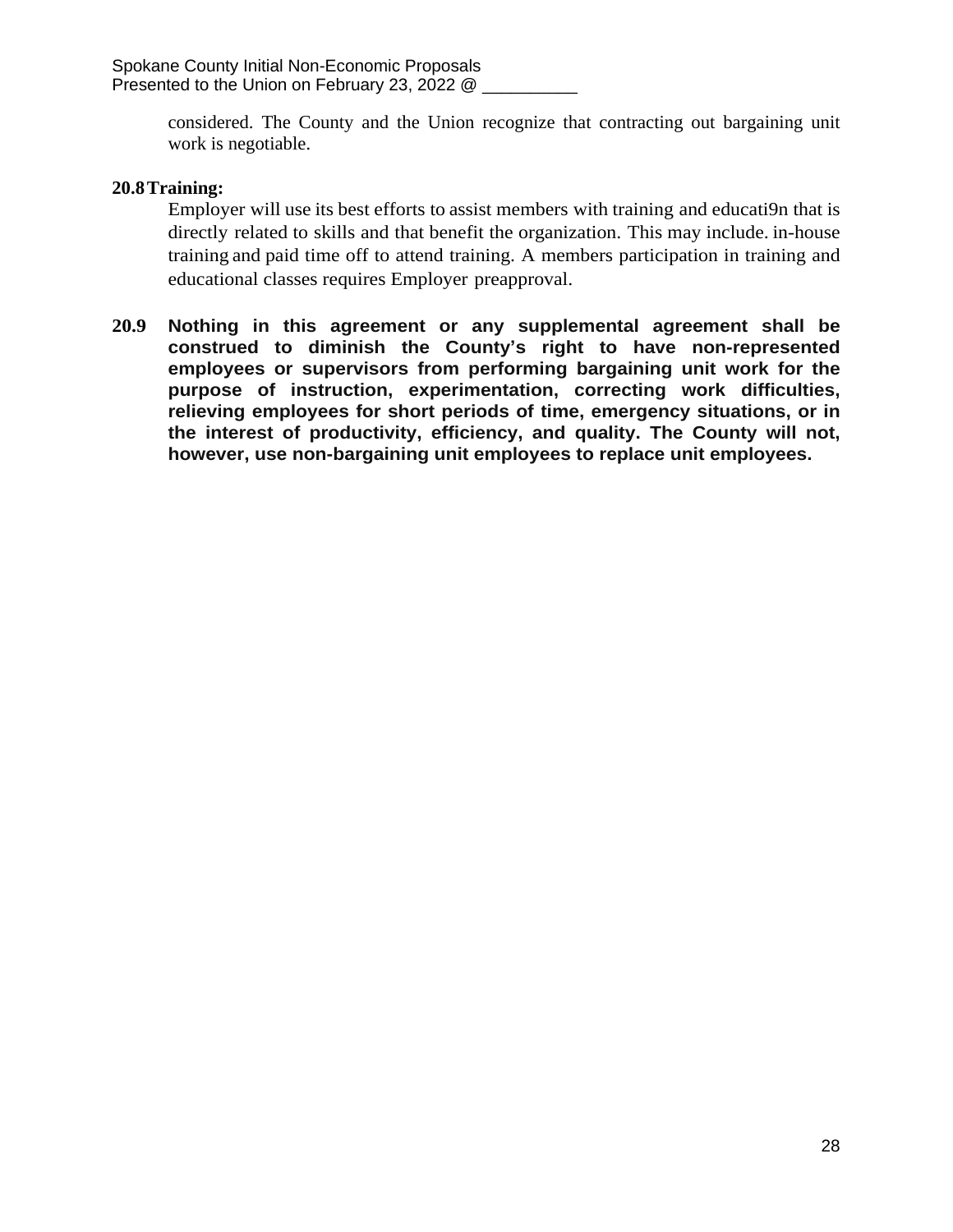## **ARTICLE 21- INFORMATION REQUESTS**

The Employer agrees to provide the Union, upon written request **by the Union Staff Representative or Local President**, access to materials and information necessary for the Union to fulfill its statutory responsibility to administer this Agreement. When the Union submits a request for information that the Employer believes is unclear or unreasonable, or which requires the creation or compilation of a report, the Employer will contact the Union staff representative and the parties will discuss the relevance and costs associated with the request.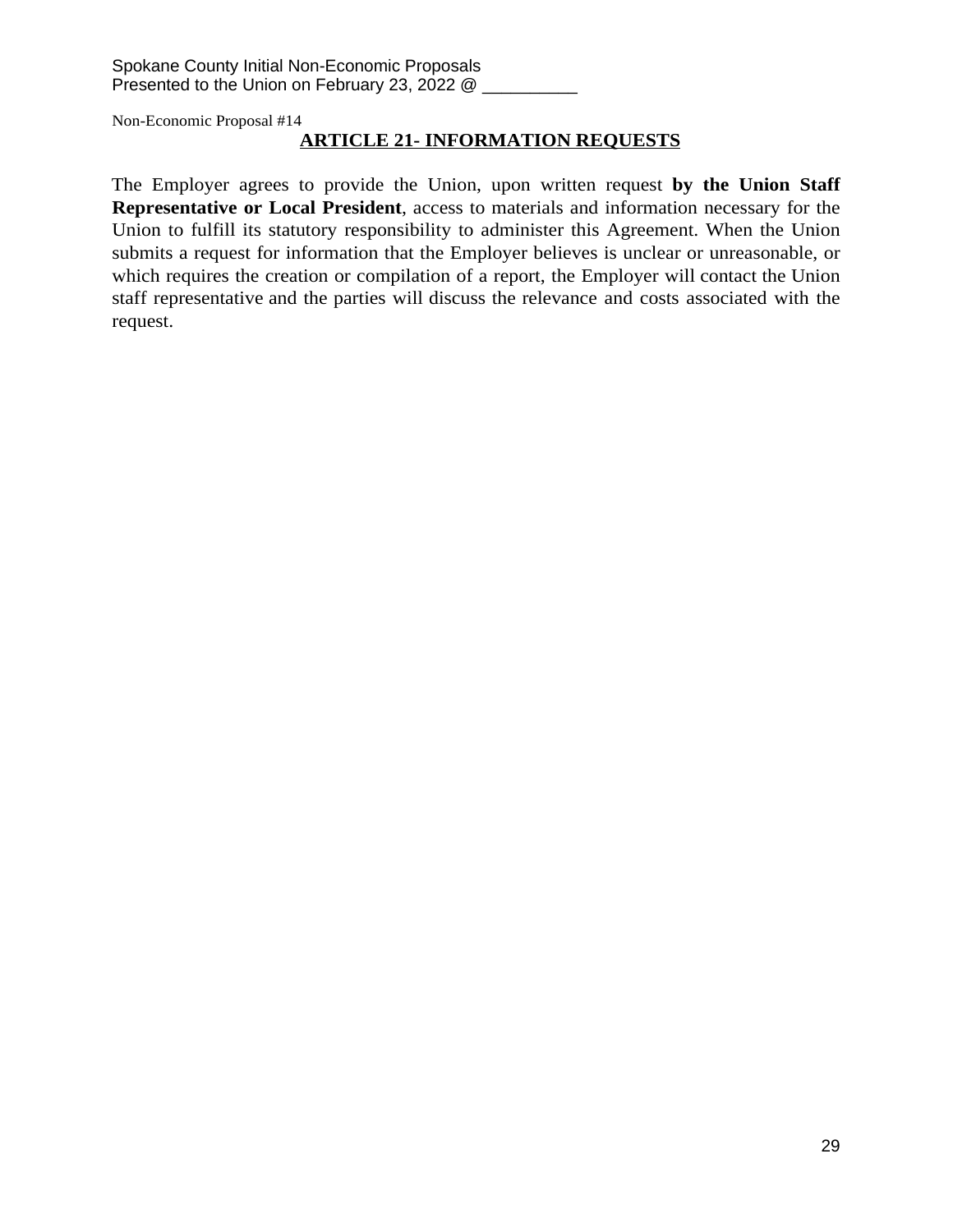#### **ARTICLE 22** - **LOCKOUTS AND STRIKES**

- **22.1 Lockouts:** No lockouts of employees shall be instituted by the Employers during the term of this Agreement.
- **22.2 Strikes:** No strikes, slow down or disruptions of work of any kind shall be caused or sanctioned by the Union during the term of this Agreement. At no time, however, shall employees be required to act as strike breakers or to go through picketlines.
- **22.1 The parties agree that there shall be no lock out or suspension or disruption of work through any complete or partial stoppage of work, boycott, concerted action, demonstration, picketing, bannering, refusal to do reasonably assigned work, shutdown, slowdown, or any other similar actions or conduct whatsoever which causes, might cause, or results in interference with or in any way disturbs the normal operation of any Spokane County owned location.**
- **22.2 The County shall have the right to discharge or discipline any employee participating in any activity in contravention of this Article, including any strike, slowdown or other suspension of work; and the Union agrees not to oppose such action. However, it is understood that the Union shall have recourse to the Grievance Procedure as to matters of fact in the alleged action of such employee.**
- **22.3 In the case of any activity in violation of this Article, including strike, slowdown or other suspension of work not authorized by the Union, the Local Union, or any of their officers, the County agrees that neither the Union, the Local Union nor their officers shall be liable for damages, provided that the Union shall promptly and in good faith uses every reasonable means at its disposal and in good faith use every reasonable means at its disposal to bring about an immediate end to the conduct.**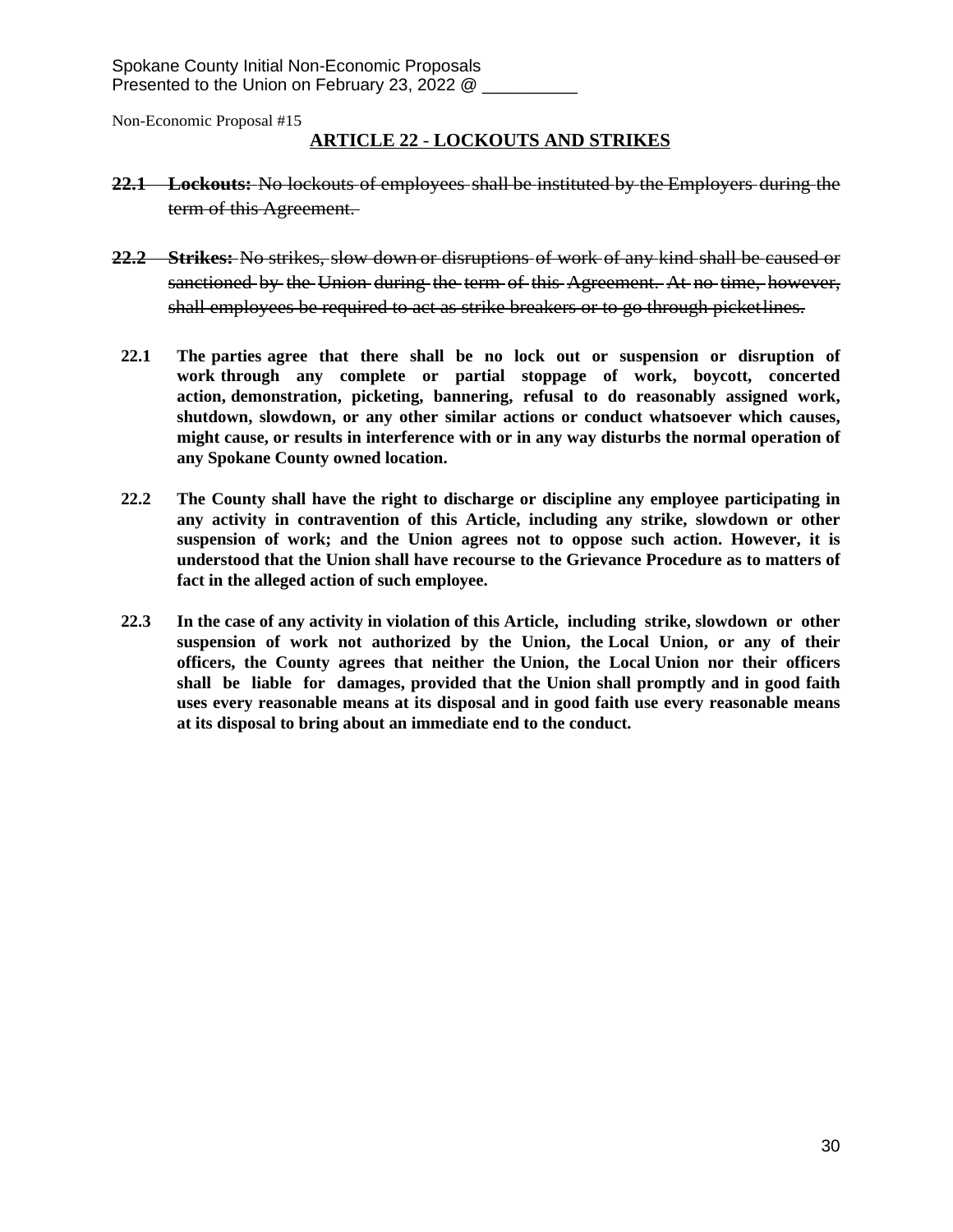## **ARTICLE 23** - **AUTHORIZED AGENTS**

For the purposes of administering the terms and provisions of this Working Agreement:

- **23.1** The County's principle authorized representative shall be the Human Resource **Employee & Labor Relations** Manager or his/her duly authorized representative (Address: 824 North Adams Street, Spokane, WA 99260, Telephone: (509) 477- 2880) except where a particular County representative is specifically designated by the HR Director or the **Employee &** Labor Relations Manager in connection with the performance of a specified function or obligation set forth herein.
- **23.2** The Union's authorized representative(s) shall be the Staff Representative(s) or his/her duly authorized representative of the Washington State Council of County and City Employees, AFSCME, AFL-CIO (Address: 1105 W. Francis Ave., Suite C, Spokane, WA 99205, Telephone: (509) 328-2830).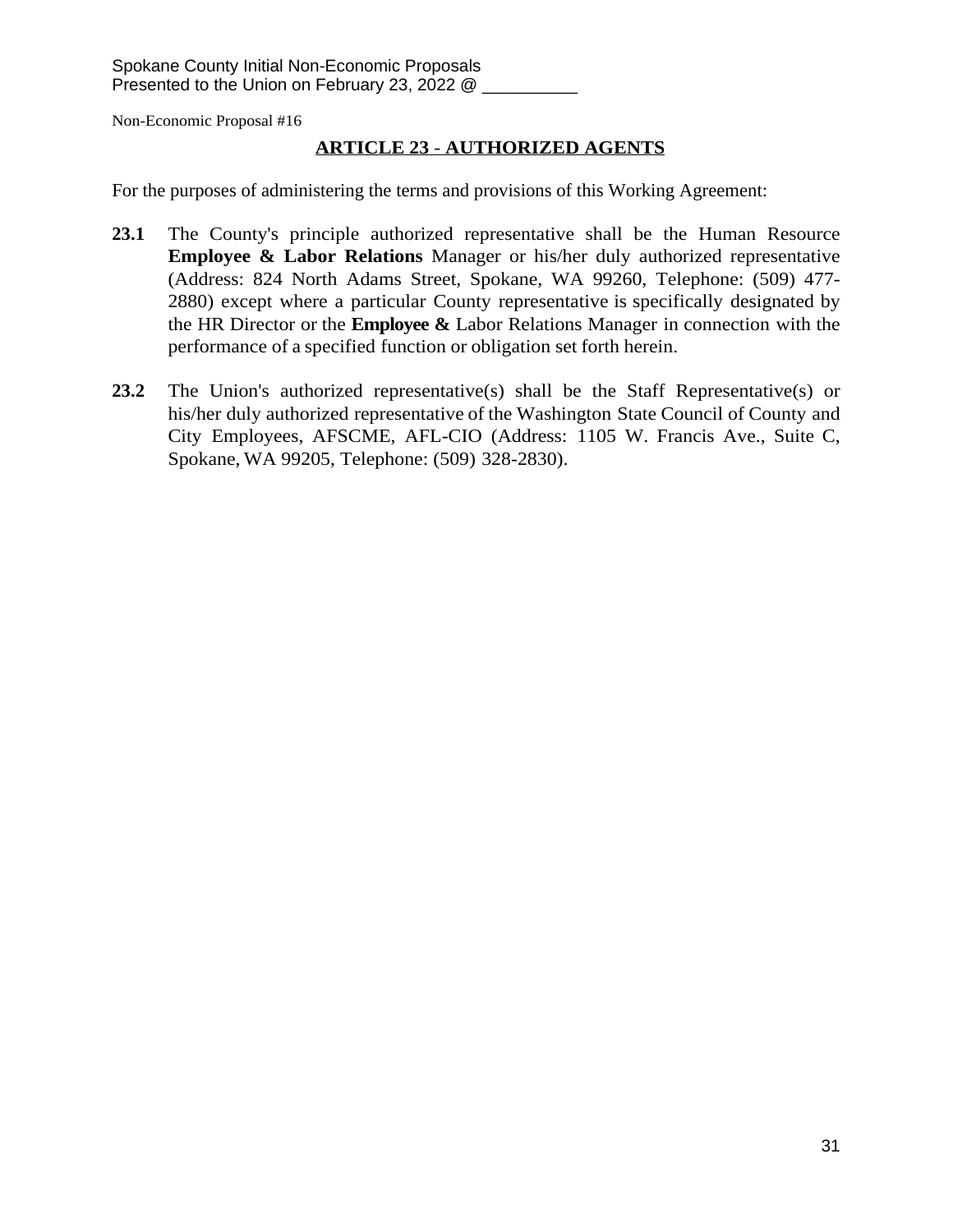## **ARTICLE 24** - **SAVINGS CLAUSE**

#### **24.1** For the purposes of this Section, the Agreement shall consist of the Master Contract and all Supplemental Agreements reached pursuant to this contract.

**24.2** Should any Article, Section, or portion thereof, of this Agreement be held unlawful and unenforceable by any court of competent jurisdiction, such decision of the court shall apply only to the specific Article, Section, or portions thereof directly specified in the decision; upon issuance of such a decision, the parties agree immediately to negotiate a substitute for the invalidated Article, Section, or portion thereof. Supplemental Agreements modifying provisions of this Agreement shall be attached to the Master Contract.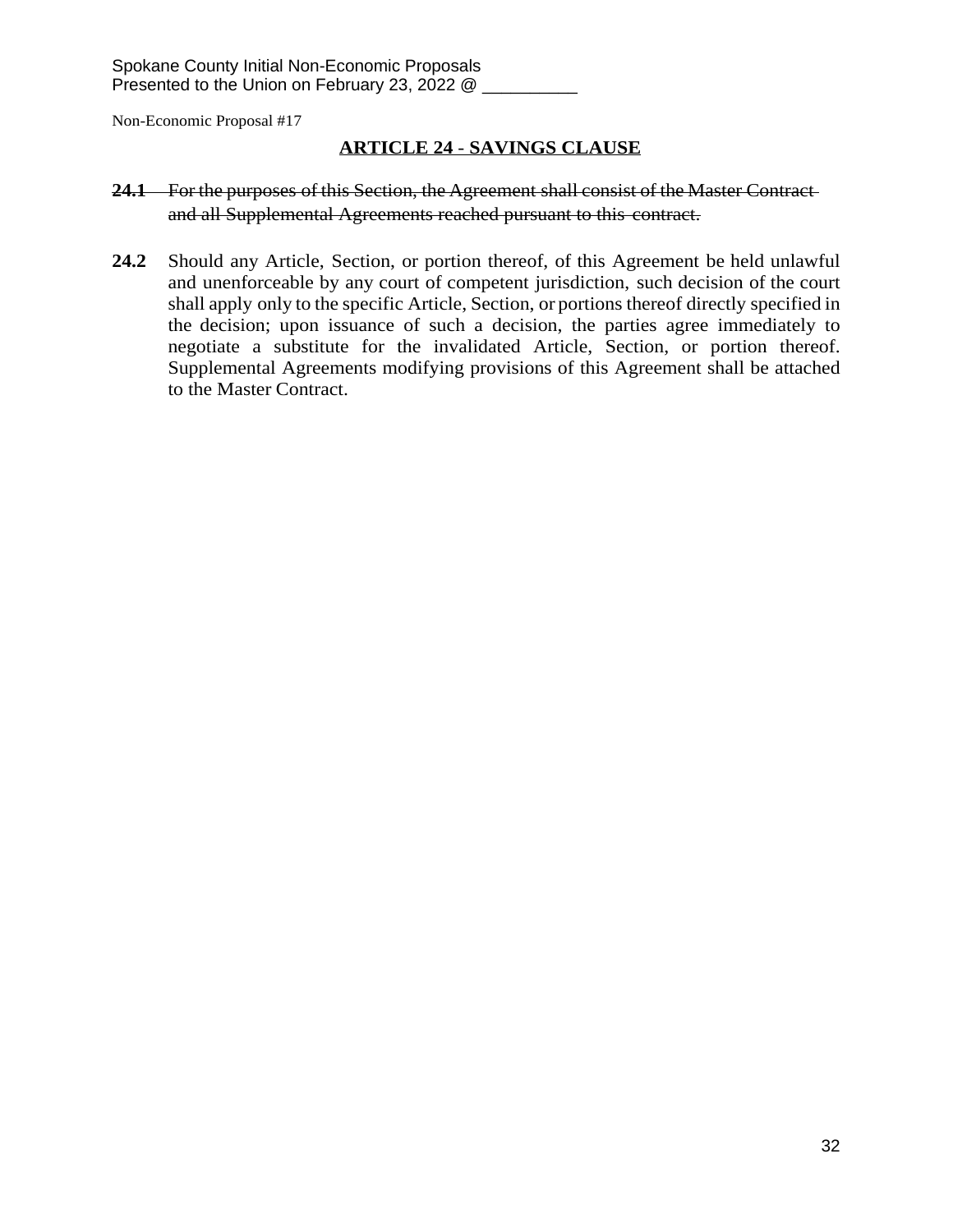## **ARTICLE 26 - EFFECTIVE DATE, CONTRACT PERIOD AND CHANGES**

- **26.1 Effective Date:** The term of this Agreement shall be January 1, 20**21** through December 31, 20 . Unless specified otherwise, the terms of this Agreement shall become effective on the day both parties ratify.
- **26.2** The parties agree that they will begin interest based bargaining/negotiations at least four (4) months prior to the termination of the Agreement and will meet and negotiate from time to time within the four (4) month period immediately preceding the termination date of this collective bargaining Agreement for a succeeding period.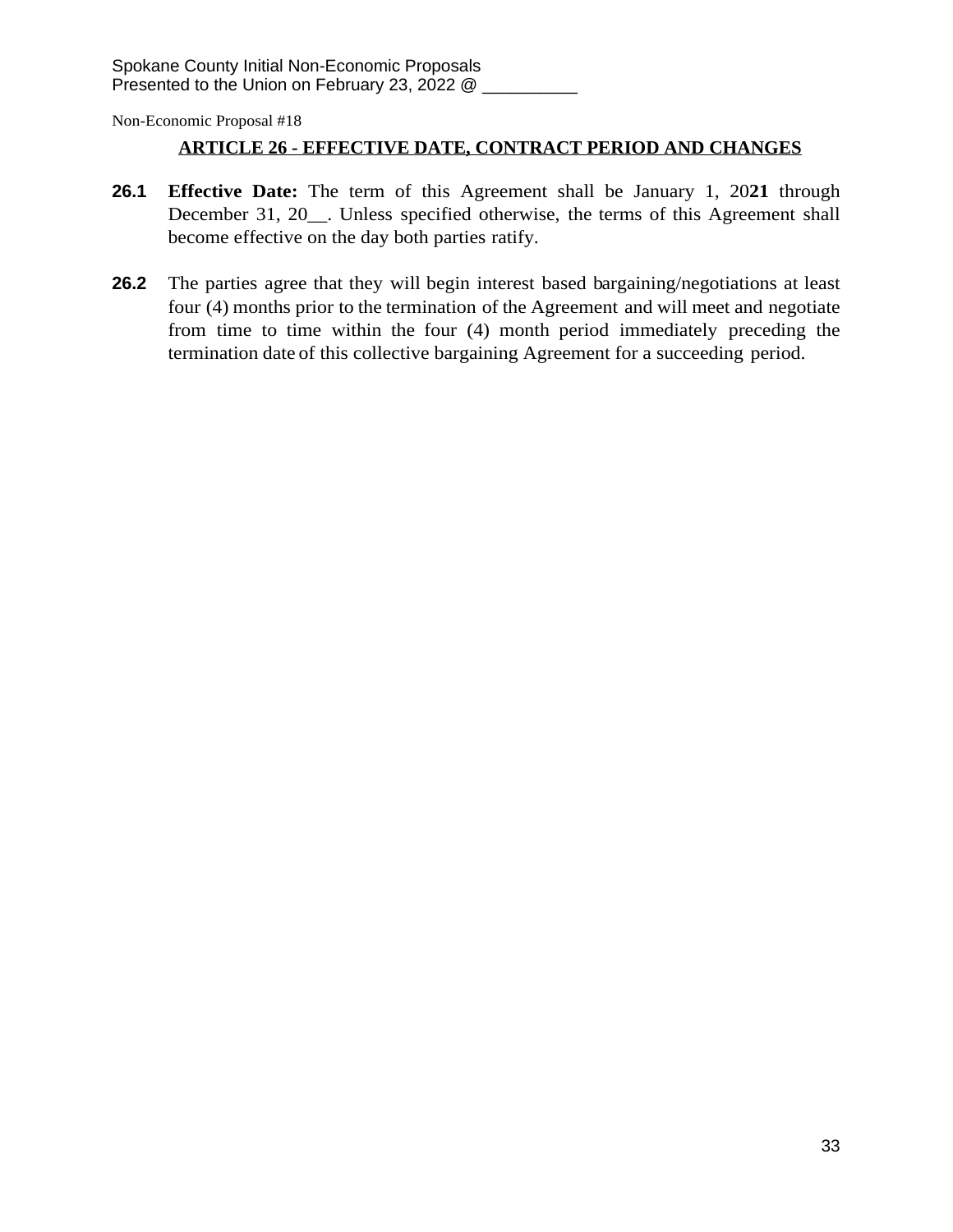#### WORKING AGREEMENT

#### **BETWEEN**

## SPOKANE COUNTY AND

## LOCAL. 492**-MH** N, AFL.-CIO

# AFFILIATED WITH THE AMERICAN FEDERATION OF STATE,

COUNTY, AND MUNICIPAL EMPLOYEES AND COUNCIL #2 AFL-CIO

January 1, \_\_\_\_\_\_ through December 31, \_\_\_\_\_\_

IN WITNESS WHEREOF: The parties hereto have set their hand this\_\_\_\_\_\_\_\_\_ day of

 $\_\_\_\_\$  20 $\_\_\_\$ .

FOR THE UNION: FOR THE EMPLOYER:

\_\_\_\_\_\_\_\_\_\_\_\_\_\_\_\_\_\_\_\_\_\_\_\_\_\_\_\_\_ \_\_\_\_\_\_\_\_\_\_\_\_\_\_\_\_\_\_\_\_\_\_\_\_\_\_\_\_\_\_\_\_ PRESIDENT, LOCAL 492-MH-N AL FRENCH, CHAIR-COMMISSIONER

\_\_\_\_\_\_\_\_\_\_\_\_\_\_\_\_\_\_\_\_\_\_\_\_\_\_\_\_\_\_ \_\_\_\_\_\_\_\_\_\_\_\_\_\_\_\_\_\_\_\_\_\_\_\_\_\_\_\_\_\_\_\_ COUNCIL **2**, STAFF REPRESENTATIVE JOSH KERNS, VICE-CHAIR **COMMISSIONER**

\_\_\_\_\_\_\_\_\_\_\_\_\_\_\_\_\_\_\_\_\_\_\_\_\_\_\_\_\_\_\_\_ MARY L. KUNEY, COMMISSIONER

\_\_\_\_\_\_\_\_\_\_\_\_\_\_\_\_\_\_\_\_\_\_\_\_\_\_\_\_\_\_\_\_\_ TIM HANSEN **ASHLEY CAMERON**, **Sr** HR DIRECTOR

\_\_\_\_\_\_\_\_\_\_\_\_\_\_\_\_\_\_\_\_\_\_\_\_\_\_\_\_\_\_\_\_\_\_ RANDY WITHROW, HR MANAGER **JOSHUA GROAT, EMPLOYEE & LABOR RELATIONS MANAGER**